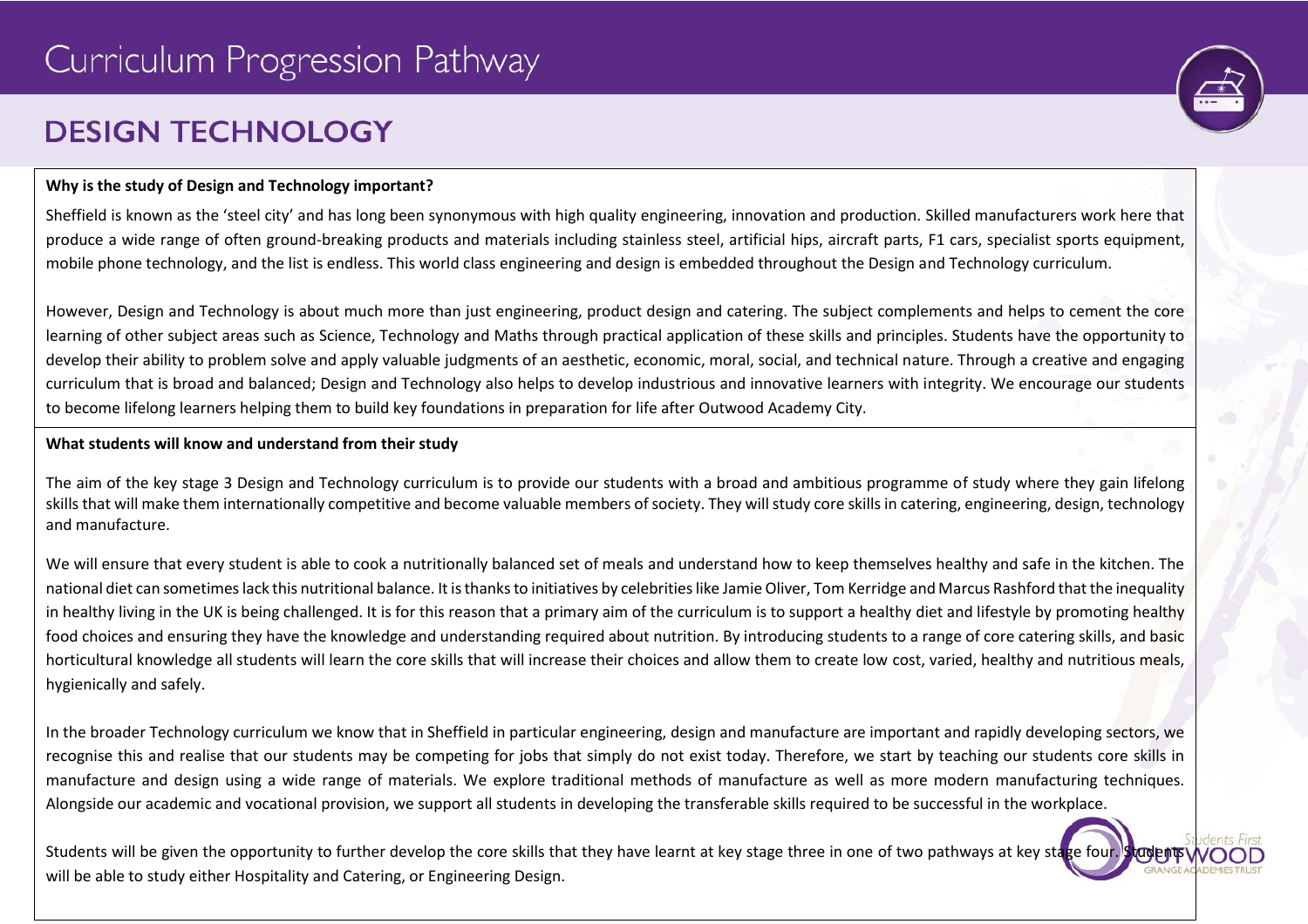Hospitality and Catering are two of the largest service industries and employers in the world, and here in Sheffield there are real opportunities for our students to have a successful and fulfilling career within this sector. Outwood Academy City students will be able to choose to take the core catering skills learnt at key stage 3 further at key stage 4, where they can study a more comprehensive catering course. This course is split into both a coursework and an examined unit. Students will study a broad range of catering techniques and food theory. Alongside this we also aim to provide students with the opportunity to visit other catering establishments helping them to prepare for life after Outwood Academy City. This course will provide a solid foundation for students to secure future learning and career opportunities within this sector.

Engineering is another one of the world's largest sectors and Sheffield is at its heart. In and around the Sheffield area there are numerous career opportunities and pathways associated with engineering. In recognition of this, Outwood Academy City students have the opportunity to study Engineering at KS4. This course gives students an opportunity to learn more about the engineering sector, teaching them about the design and manufacture of common engineering products. It aims to give them relevant experience of traditional engineering practise, techniques and theories as well as more modern CNC and rapid prototyping manufacturing techniques. This will allow them to build a fundamental understanding of what engineering is all about. As we realise that there are many routes into engineering, we aim to offer students experiences outside of the academy where they can see the next stages in their chosen pathway, meet potential employers and engage with other engineering professionals.

An overview of specific skills learnt within Design and Technology can be seen below in the subject curriculum progression overview.

### **What skills will the study of Design and Technology teach you?**

Design and Technology use knowledge and understanding from within the subject itself and also a wide range of other sources, especially but not exclusively science and mathematics. Design and Technology will teach you to:

- Develop resilience by not being afraid of challenges when solving problems, but to break them down and keep trying.
- Be creative in developing solutions to real world problems.
- Use modelling and annotated sketches to develop and communicate ideas.
- How to act responsibly within a practical environment thinking of the safety of yourself and others.
- Identify how to competently use a range of practical techniques across a range of disciplines.
- Apply and use CAD/CAM equipment to design and manufacture a range of products and components considering scale of production and precision.
- Work independently and part of a team to solve complex problems.
- Construct reasoned arguments to ethical, social and moral problems that have arisen due to technology and communicate these in an effective way.
- Identify links between different materials and contextual references.
- Test, evaluate and refine their ideas and products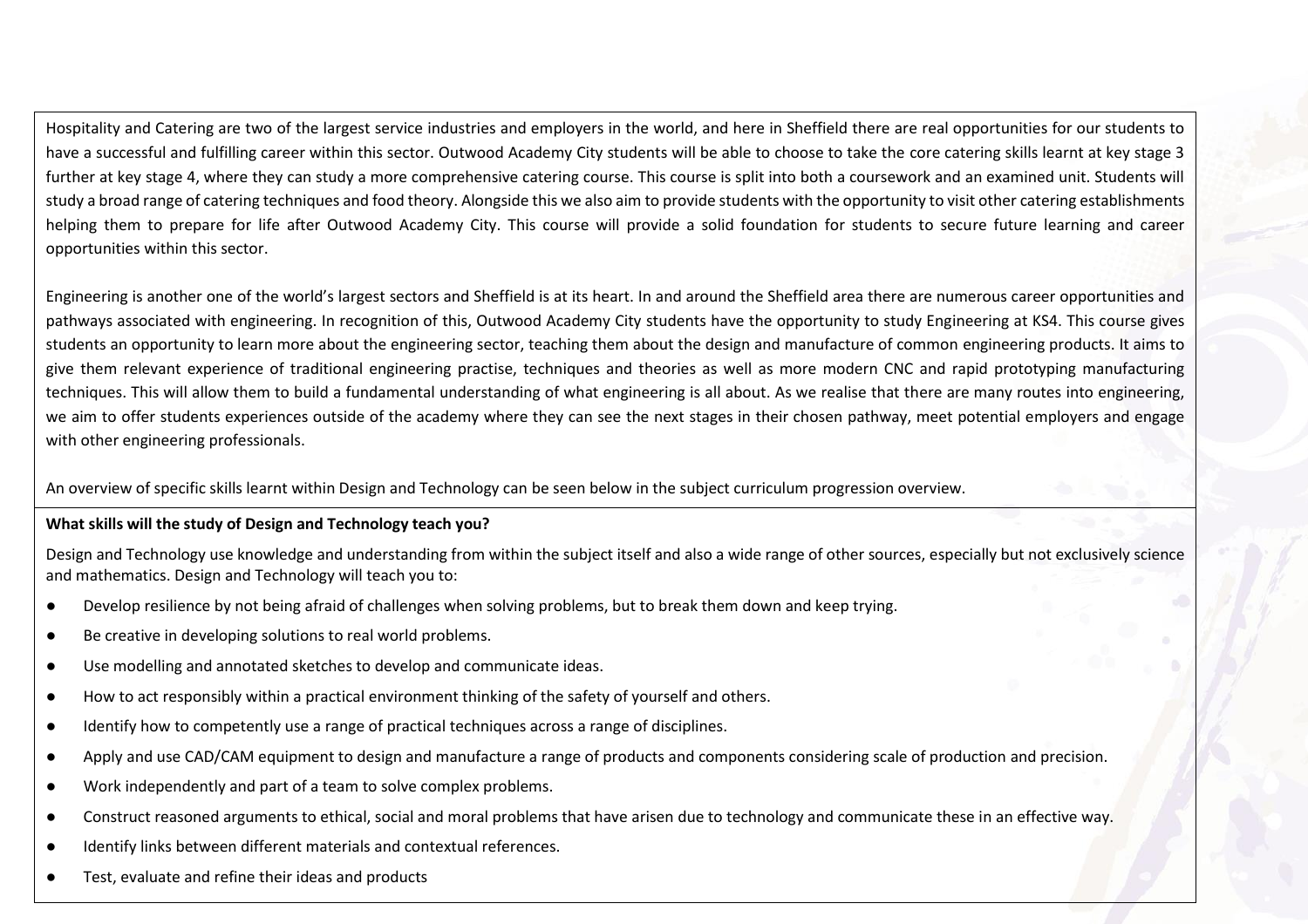- Understand and apply the principles of nutrition and health
- Cook a range of dishes so that they are able to feed themselves and others a healthy and varied diet
- Become competent in a range of cooking techniques (for example, selecting and preparing ingredients: using utensils and electrical equipment, applying heat in different ways: using awareness of taste, texture and smell to decide how to season dishes and combine ingredients, adapting and using their recipes)
- Understand the source, seasonality and characteristics of a broad range of ingredients

#### **What will you know and understand from your study of Design and Technology?**

- How to classify materials including smart materials and discuss their physical properties
- How to use simple electronic circuits incorporating inputs and outputs
- How to manufacture products with reference to their materials physical properties
- Students will learn to use and adjust equipment and machinery dependent on tasks
- Use learning from science and mathematics to help design and manufacture components and products
- Students will learn to consider the influence of a range of lifestyle factors and consumer choices when designing and analysing products
- Students will know and understand additional factors to consider such as ergonomics, anthropometrics or dietary needs
- How to use a variety of approaches, for example biomimicry and user-centred design to generate creative ideas and avoid stereotypical responses
- Students will be able to evaluate their work against an increasing range of designers, engineers, chefs, technologists and manufacturers and be able to relate their product to their own designing and making
- Students will be able to evaluate products through disassembly to determine how they are constructed and function and consider the life cycle analysis
- How to competently use a range of cooking techniques for example, selecting and preparing ingredients; using utensils and electrical equipment

### **Curriculum Planning**

All students will study Design and Technology for three years. In years seven and eight students will study Design and Technology for two hours a week. In this time they will complete six project blocks, these consist of:

- Two Food Technology blocks, one in the winter term and one in the summer term, this helps students to understand seasonality and will help them to develop a wider range of food preparation and cooking skills.
- Four Technology blocks, these will focus on core manufacturing and designing skills that will steadily become more challenging enabling students to work more independently.

An example of how this looks for a class can be seen below: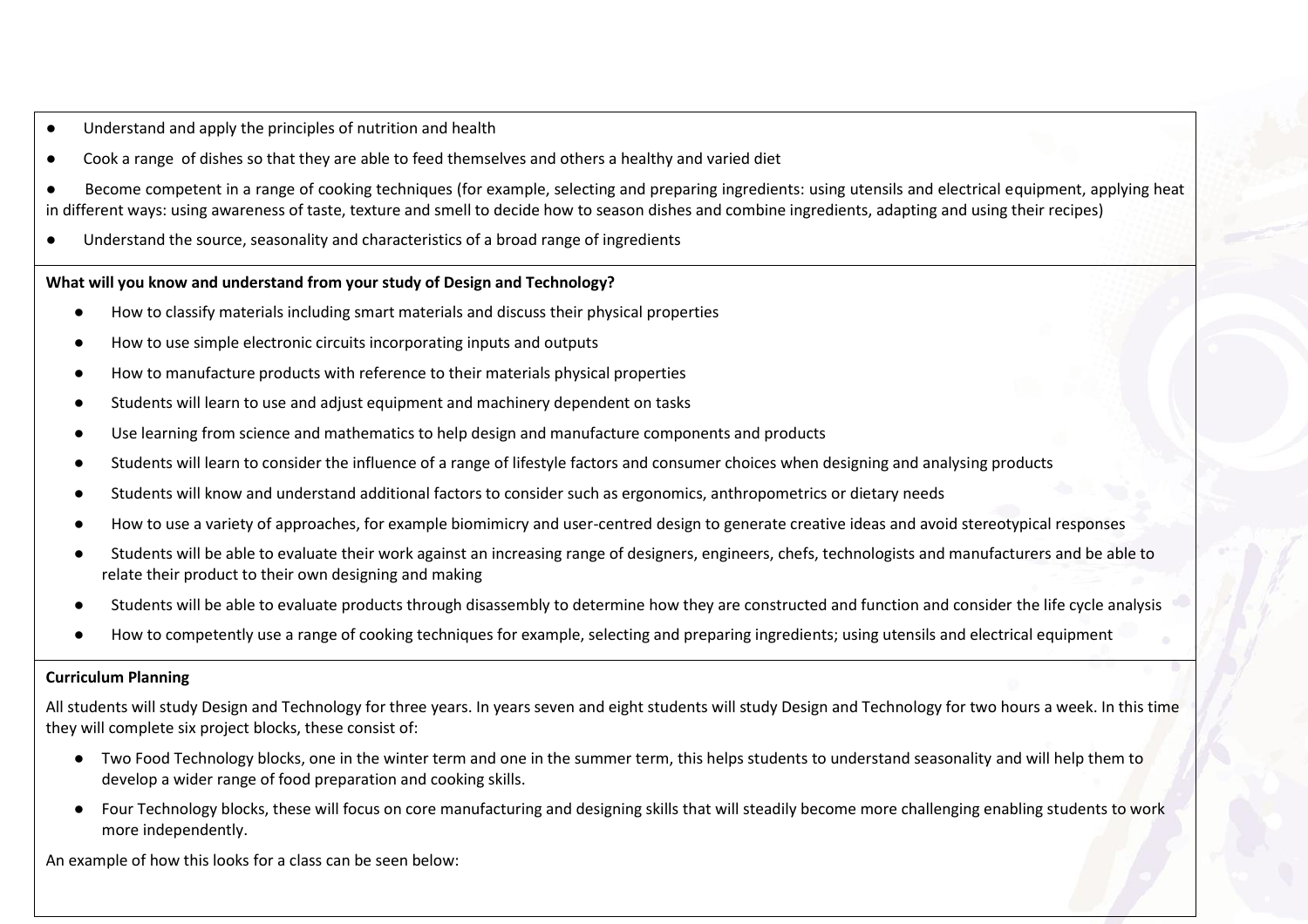| Year <sub>7</sub> | $6/9/21 -$<br>11/10/21 |                  |                           | $18/10/21$ -<br>29/11/21 | $6/12/21 -$<br>24/1/21 | 31/1/22<br>14/3/22     | $21/3/22 -$<br>9/5/22 | $16/5/22 -$<br>27/6/22 |
|-------------------|------------------------|------------------|---------------------------|--------------------------|------------------------|------------------------|-----------------------|------------------------|
| <b>Class 1</b>    | Food 1                 | <b>Block Bot</b> | <b>Shaky hand</b><br>game | Food 2                   | Herb garden            | <b>Pinball Machine</b> |                       |                        |

In year 9 students have the opportunity to choose to study from our key stage four (GCSE) subjects or they will continue to study core Design and Technology for one hour a week. This will consist of:

- One Food Technology block. This aims to help students work more independently in the kitchen to produce more complex dishes. The aim of this unit is to give students the skills to follow recipes and know about the functionality of some key ingredients.
- Two Technology blocks. Students will undertake a longer project that continues to build upon the skills learnt in years seven and eight, enabling them to work more independently.

An example of how this looks for a class can be seen below.

| Year 9         |        | $6/9/21 -$             | $6/12/21$ -                              | $21/3/22$ - |
|----------------|--------|------------------------|------------------------------------------|-------------|
|                |        | 29/11/21               | 14/3/22                                  | 27/6/22     |
| <b>Class 1</b> | Food 1 | Anglepoise light frame | <b>Electronics and building circuits</b> |             |

At key stage four, students will be given the opportunity to study one of our GCSE subjects; Hospitality and Catering, or Engineering Design. Students will study these for two years for three hours a week.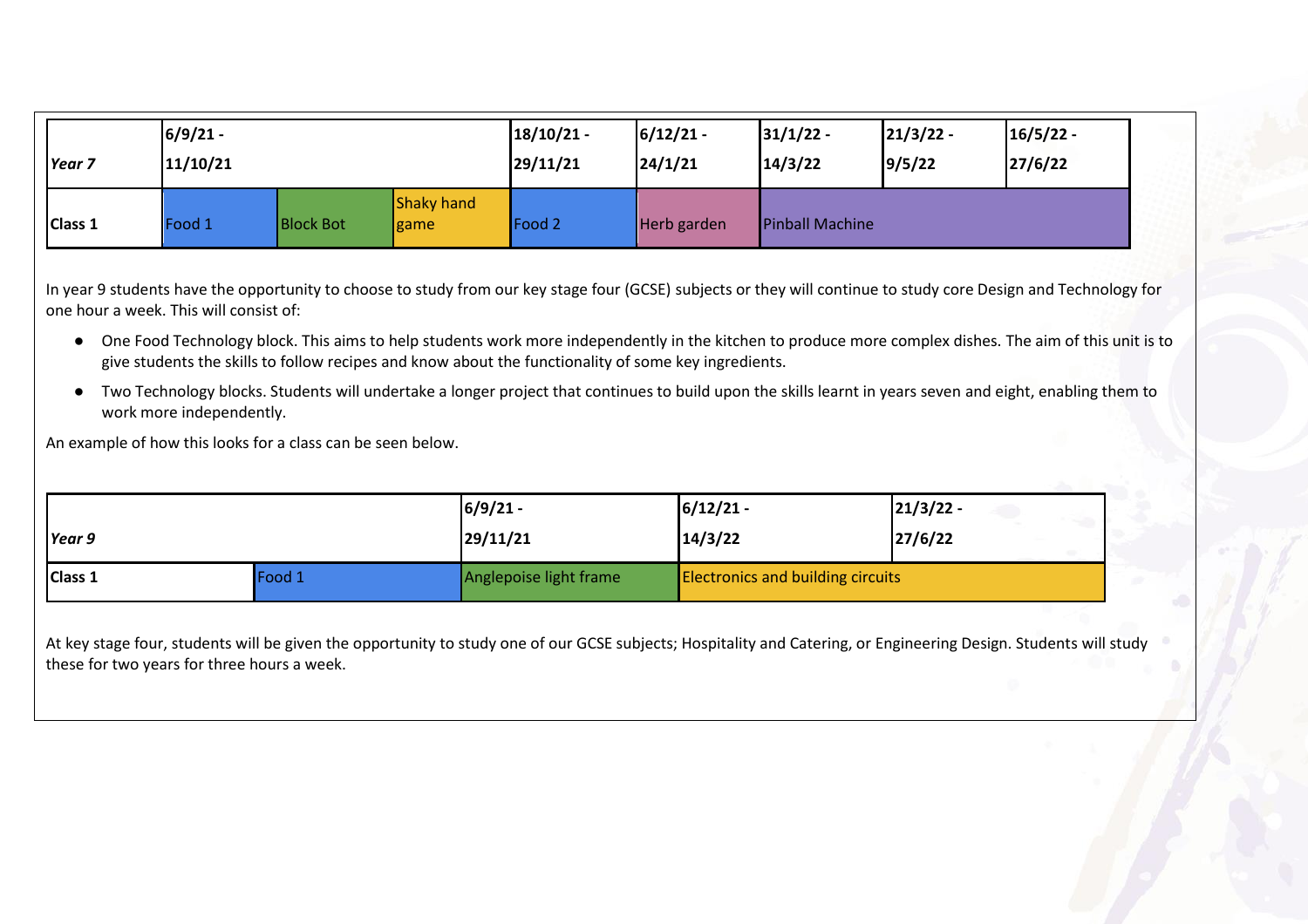### **Context – Subject Curriculum Progression Overview**

A visual representation of the entire Design and Technology curriculum can be seen here:

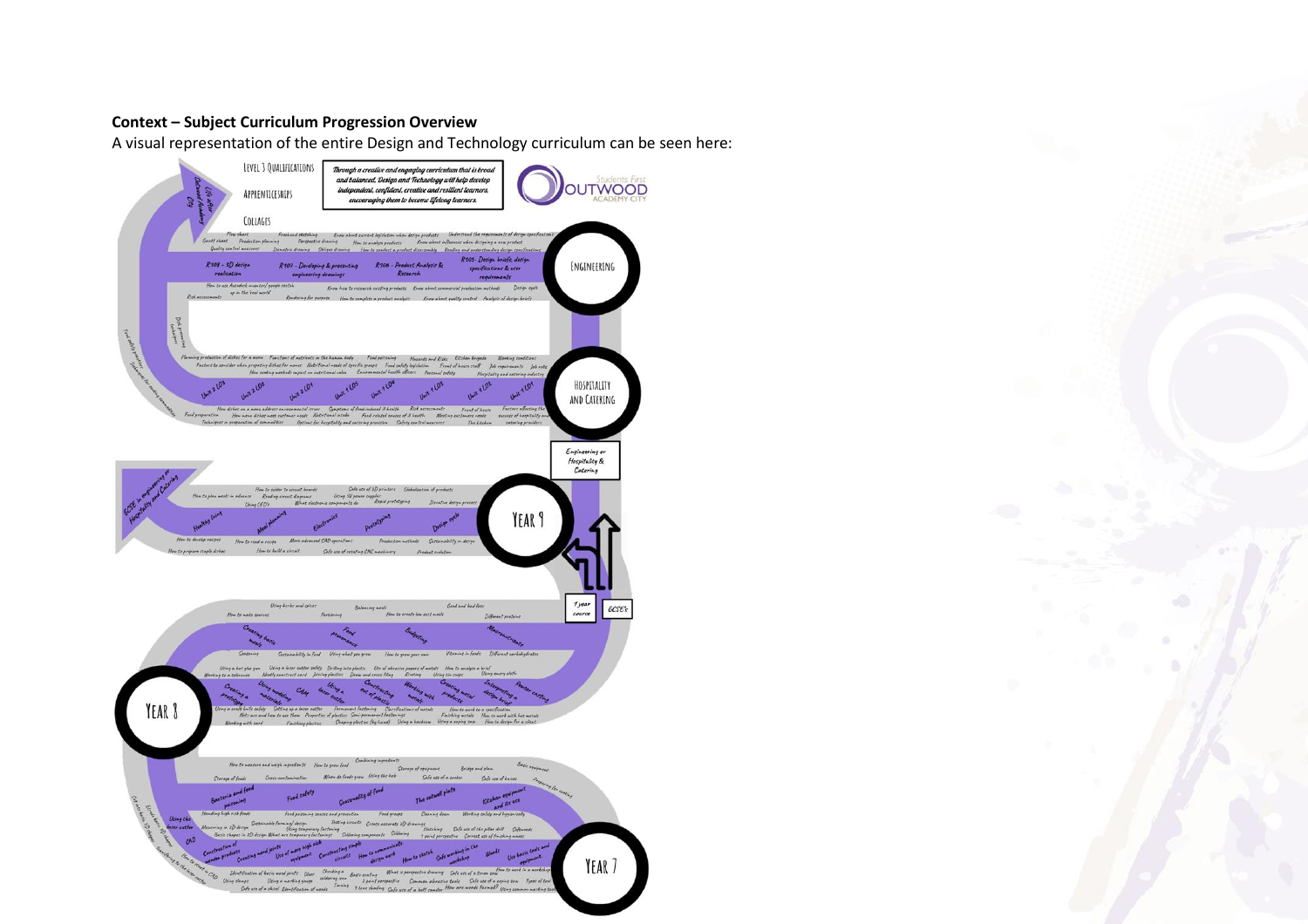Further detail of the Design and Technology curriculum can be seen below.

### **Year 7**

| Project                     | <b>Project Overview</b>                                                                                                                                                                                                                                                                                        | Learning in the unit                                                                                                                                                                                                                                                                                                       |
|-----------------------------|----------------------------------------------------------------------------------------------------------------------------------------------------------------------------------------------------------------------------------------------------------------------------------------------------------------|----------------------------------------------------------------------------------------------------------------------------------------------------------------------------------------------------------------------------------------------------------------------------------------------------------------------------|
| 1 - Block Bot               | Students will be taught how to use basic<br>woodworking tools and equipment.<br>They will learn how to work safely in a<br>workshop, using a range of powered and<br>manual tools.<br>Students will also be introduced to different<br>types and classifications of woods.                                     | How to work in DT workshop<br>Types of tool<br>Safe use of a tenon saw<br>Safe use of a coping saw<br>Accurate use of common marking tools<br>Safe use of the pillar drill<br>Safe use of a belt sander<br>Safe use of common abrasive tools<br>Correct use of finishing waxes<br>How do we get wood<br>What are softwoods |
| 2 - Shaky hand<br>game      | Within this project students will be taught the<br>fundamentals of sketching and how to sketch in<br>perspective. This will help them to be able to<br>communicate their design work<br>In this unit students will also learn how to<br>construct simple circuits, look at soldering<br>electronic components. | Create accurate 2D drawings<br>2 point perspective drawing<br>Hatching<br>3 tone shading<br>Creating templates<br>Using templates<br>Soldering and tinning wire<br>Identifying electronic components                                                                                                                       |
| 3- Herb garden              | Students will build upon the skills and<br>techniques they learnt in the first project to<br>develop a product that contains wood joints<br>and multiple pieces.                                                                                                                                               | Different glues and their uses<br>What are temporary fastenings<br>Using temporary fastening<br>Identification of woods<br>Using a marking gauge<br>Safe use of a chisel<br>Identification of basic wood joints<br>Using clamps<br>Sustainable farming/ design                                                             |
| 4 - Card pinball<br>machine | Students will start to develop there CAD/ CAM<br>skills in this unit and will have the opportunity<br>to use CNC machines to develop a product.                                                                                                                                                                | How to open, create and save new drawings<br>How to draw basic shapes in 2D design<br>How to measure accurately in 2D design                                                                                                                                                                                               |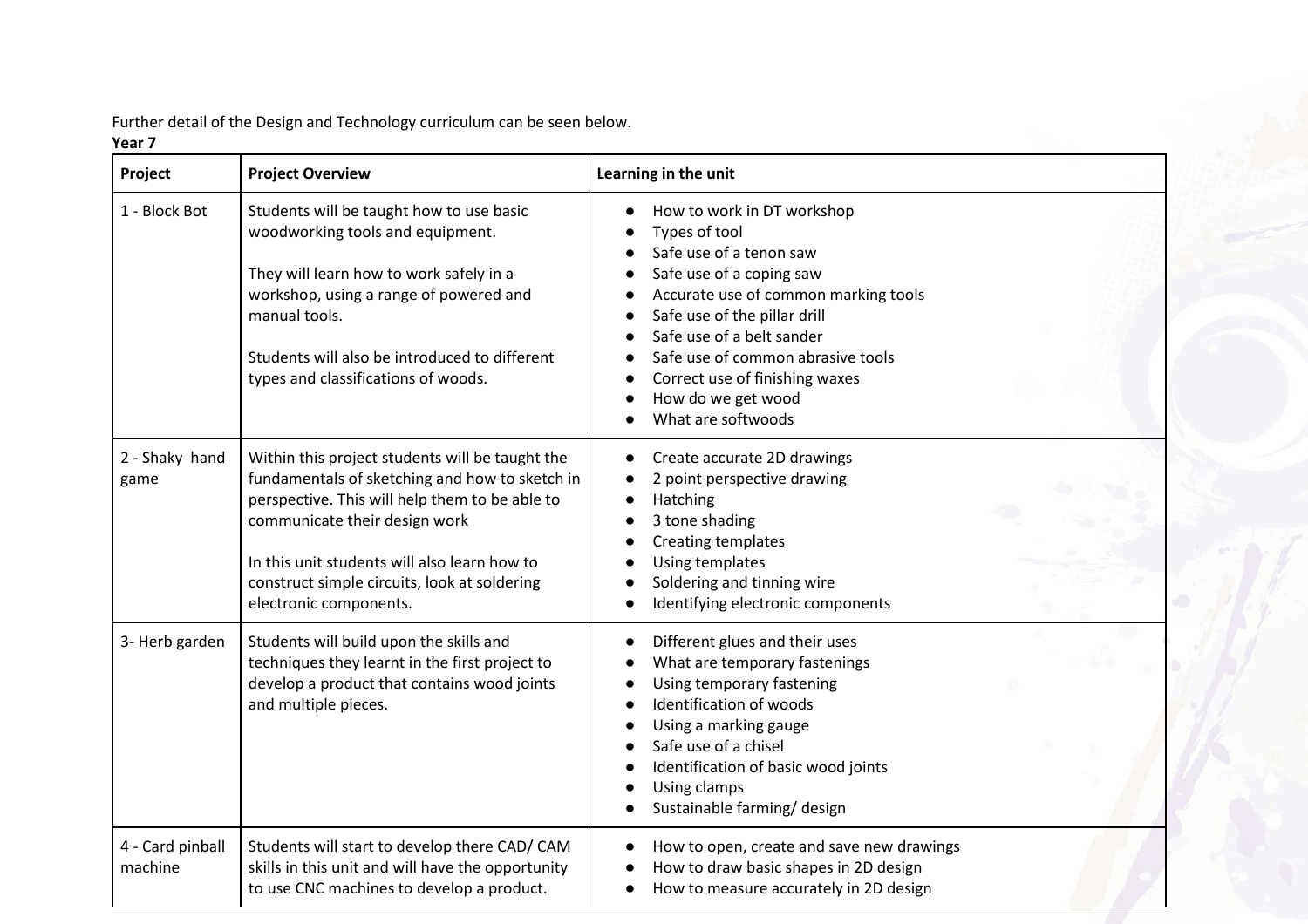|                                                                                                                                                           |                                                                                                                                                                                                                                                                                     | How to transfer files to the laser cutter<br>How to extrude basic 3D shapes<br>How to cut into basic 3D shapes                                                                                                          |  |
|-----------------------------------------------------------------------------------------------------------------------------------------------------------|-------------------------------------------------------------------------------------------------------------------------------------------------------------------------------------------------------------------------------------------------------------------------------------|-------------------------------------------------------------------------------------------------------------------------------------------------------------------------------------------------------------------------|--|
| F1-(summer)<br>6 practical<br>1-Fruit salad<br>2-Pizza Toast<br>3-Scones<br>4- Stir fry<br>5- Fresh tomato<br>pasta<br>6- Fajitas                         | Students will make a range of dishes. They will<br>learn about the eat well guide and how to use<br>kitchen equipment safely.                                                                                                                                                       | Preparing for cooking<br>Safe use of knives<br>Bridge and claw grips<br>Use of basic equipment<br>Safe use of a cooker<br>How to maintain an hygienic work area<br>Safe and correct storage of equipment<br>Food groups |  |
| F2 - (Winter)<br>6 practicals<br>1-Carrot Soup<br>2-Apple<br>Crumble<br>3-Chicken<br>Goujons<br>4-Flapjack<br>5-Chickpea<br>curry<br>6- Sponge<br>pudding | Students will continue to build upon their<br>knowledge and understanding from the first<br>unit of work, and will create another range of<br>dishes.<br>They will also learn in this unit about<br>seasonality of food, food safety and how to<br>prevent and spot food poisoning. | When do foods grow<br>How to grow food<br>Cross-contamination<br>Food poisoning causes and prevention<br>Storage of foods<br>How to measure and weigh ingredients                                                       |  |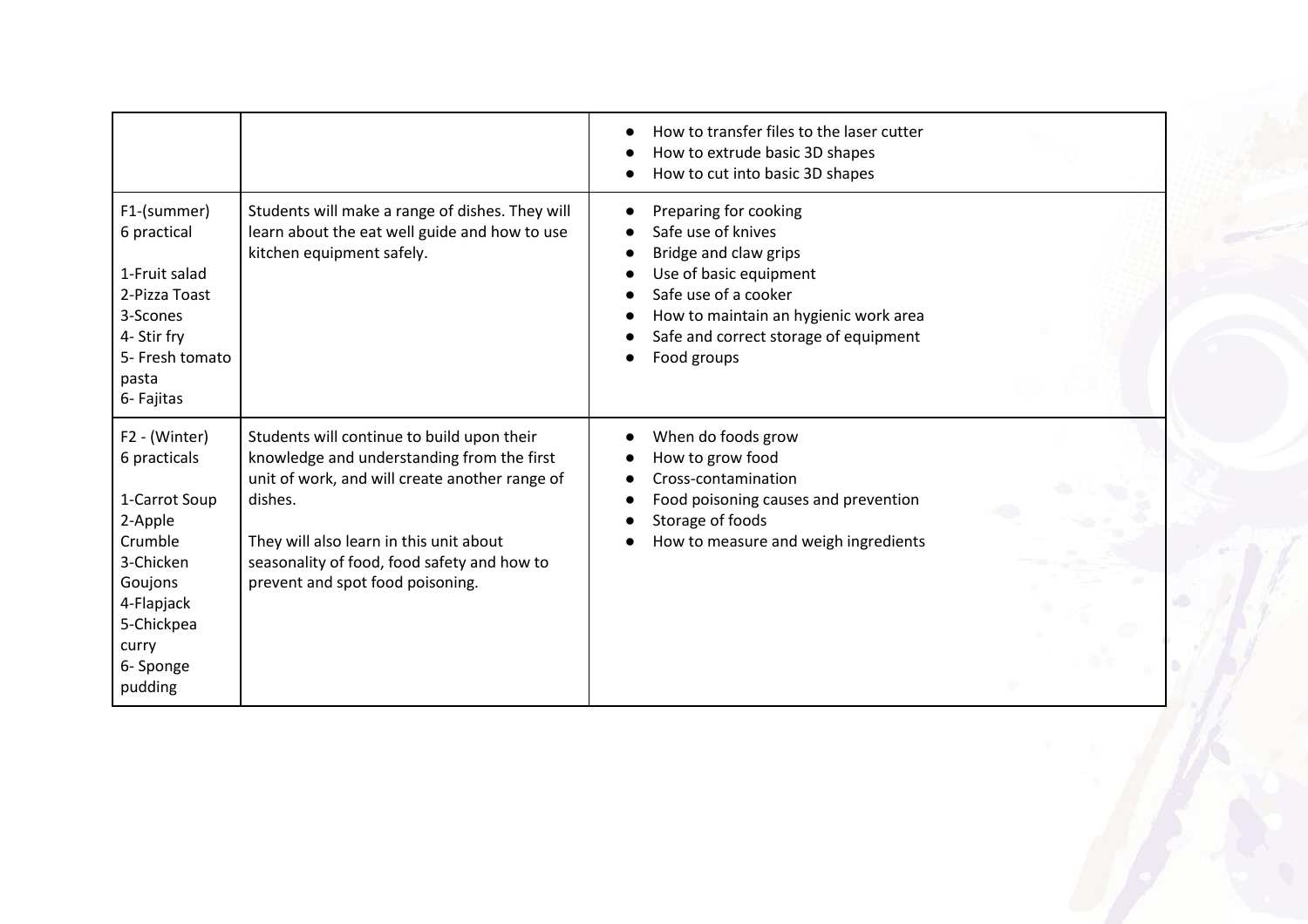## **Year 8**

| 1 - Iterative design<br>prototype                      | In this unit students will look at the iterative<br>design process, by working on a series of briefs<br>to build predominantly card prototypes.                                                                                                                                                                       | Using a craft knife safely<br>Working with card<br>Working to a tolerance<br>How to neatly construct card<br>Using a hot glue gun<br>What are nets are and how to use them          |
|--------------------------------------------------------|-----------------------------------------------------------------------------------------------------------------------------------------------------------------------------------------------------------------------------------------------------------------------------------------------------------------------|-------------------------------------------------------------------------------------------------------------------------------------------------------------------------------------|
| 2 - Wind chime                                         | In this unit students start to look at metals and<br>their uses.<br>Students will be taught how to use basic metal<br>working tools to create a product. This unit also<br>gives students the opportunity to build upon<br>skills learnt in previous units in year 7.                                                 | <b>Classifications of metals</b><br>Using a hacksaw<br>Draw and cross filing<br>Use of abrasive papers of metals<br>Finishing metals<br>Using a coping saw                          |
| 3 - Light project                                      | In this unit students will be introduced to<br>plastics. They will be shown how to work with<br>plastics. This will include the use of some basic<br>hand tools as well as CNC manufacturing<br>techniques.<br>Within this unit we will also explore<br>sustainability and upcycling in the creation of a<br>product. | Setting up a laser cutter<br>Using a laser cutter safely<br>Properties of plastics<br>Finishing plastics<br>Joining plastics<br>Drilling into plastic<br>Shaping plastics (by hand) |
| 4 - key fob                                            | Within this unit students will learn about casting<br>and the casting process. They will have the<br>opportunity to build upon the skills of the<br>previous units of work by using the resources<br>provided to respond to a design brief.                                                                           | How to analyse a brief<br>How to design for a client<br>How to work to a specification<br>How to work with hot metals<br>Using emery cloth                                          |
| $F1 - (Summer) 6$<br>practicals<br>1-Blueberry Muffins | In this unit, students will start to learn more<br>about the science behind ingredients, and<br>introduce them to some key catering techniques<br>and terms, to allow them to make informed                                                                                                                           | Rubbing in<br>Creaming method<br>Seasoning<br>Using herbs and spices<br>Portioning                                                                                                  |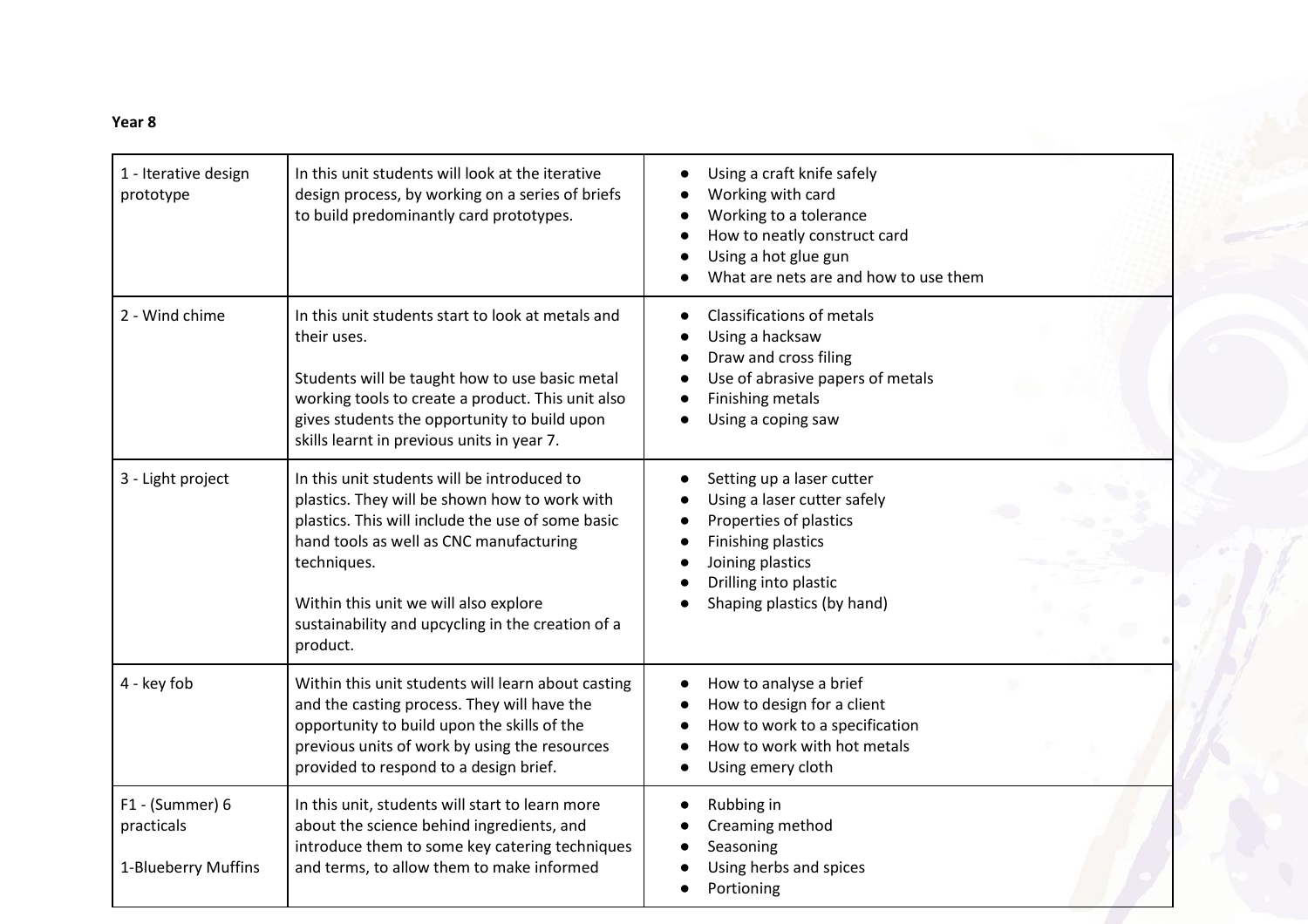| 2-Breaded Chicken<br>Wrap<br>3- Fruit Pie<br>4-Spaghetti bolognese<br>5- Roasted chicken<br>breast with tomato<br>and asparagus<br>6- Cheesecake                                   | decisions about recipes. Students will also look<br>at food provenance and sustainability.                                                                                                                                                                                                     | Sustainability in food<br>How to grow your own                                                                                                    |
|------------------------------------------------------------------------------------------------------------------------------------------------------------------------------------|------------------------------------------------------------------------------------------------------------------------------------------------------------------------------------------------------------------------------------------------------------------------------------------------|---------------------------------------------------------------------------------------------------------------------------------------------------|
| F2 - (Winter)<br>6 practicals<br>1-Mixed bean chilli<br>2-Curry<br>3- Macaroni Cheese<br>4- Paella<br>5- Pasta Bake<br>6- Sweet & Sour<br>vegetables with Egg<br><b>Fried Rice</b> | In this unit the skills of the previous three units<br>of work are built upon and students will start to<br>produce more complex dishes. Students will<br>learn about micronutrients and the affects these<br>have on the body.<br>Budgeting for meals will also be introduced to<br>students. | <b>Balancing meals</b><br>How to create low cost meals<br>Good and bad fats<br>Different proteins<br>Different carbohydrates<br>Vitamins in foods |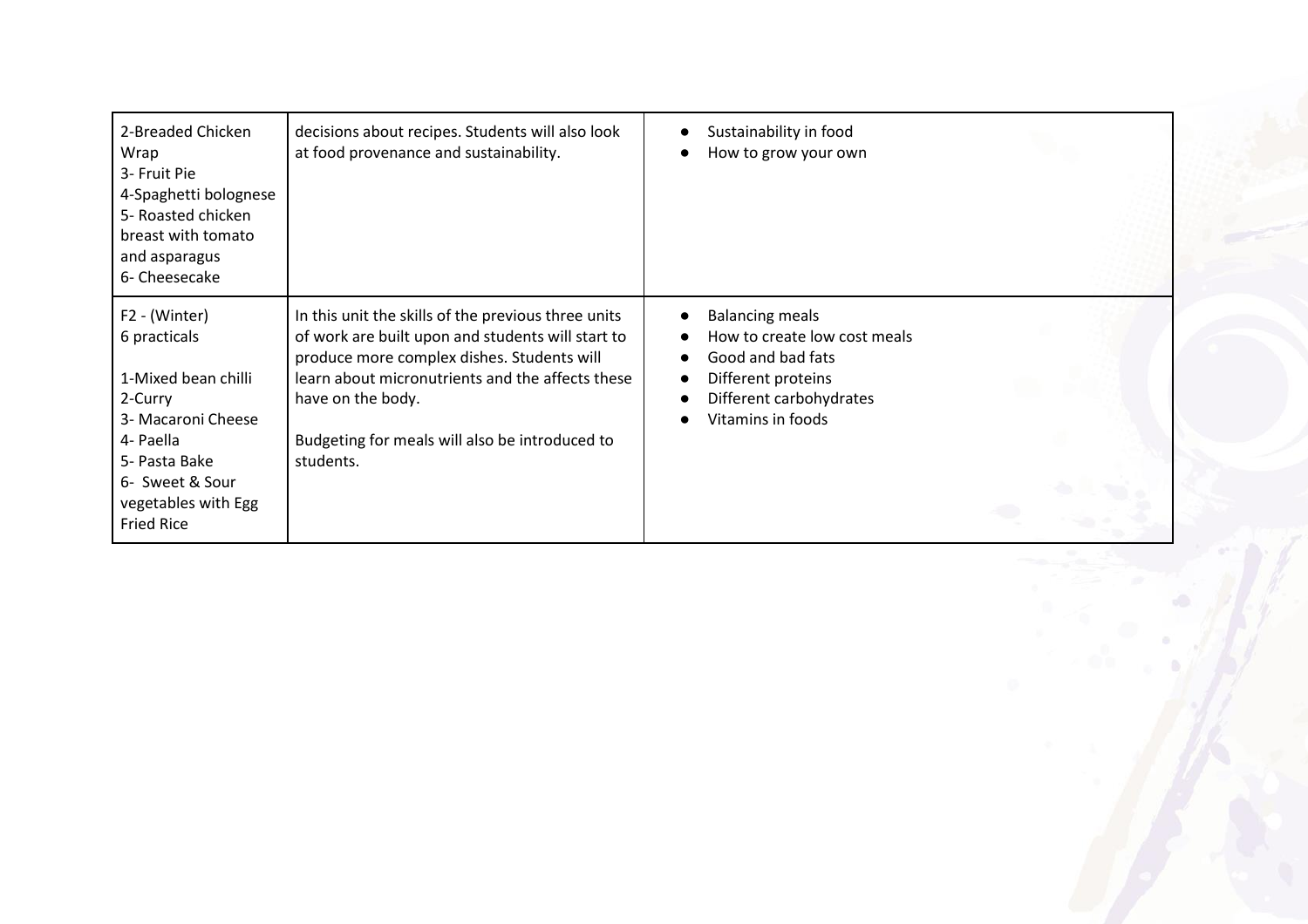| Year 9                                                                                                                                                                                                                             |                                                                                                                                                                                                                                                             |                                                                                                                                                                                                                                                                                |
|------------------------------------------------------------------------------------------------------------------------------------------------------------------------------------------------------------------------------------|-------------------------------------------------------------------------------------------------------------------------------------------------------------------------------------------------------------------------------------------------------------|--------------------------------------------------------------------------------------------------------------------------------------------------------------------------------------------------------------------------------------------------------------------------------|
| 1<br>Anglepoise desk lamp                                                                                                                                                                                                          | Students will again be introduced to the iterative<br>design cycle and given the opportunity to build upon<br>skills they have learnt in previous units to fulfil a<br>design brief.                                                                        | Sustainability in design<br>Iterative design process<br>Globalization of products<br><b>Production methods</b><br>Model making<br>Standardisation in products<br>Quality control checking<br>Forming accurate angles in woods<br>Creating a joint at an angle<br>Using varnish |
| 2<br>Anglepoise lamp lighting                                                                                                                                                                                                      | In this unit students continue to develop the product<br>from the last unit. They will learn more about<br>electronics and electronic components.<br>They will also have the opportunity to develop 3D CAD<br>skills.                                       | Rapid prototyping<br>Safe use of 3D printers<br>More advanced CAD operations<br>What electronic components do<br>How to tin and solder<br>How to build a circuit                                                                                                               |
| F1 - 6 practicals<br>Spaghetti Carbonara<br>Make pasta W1 Make<br>Sauce W2 (2 lessons)<br>Sausage Plait<br>Make puff pastry W1<br>Make Filing W2<br>(2 lessons)<br><b>Burgers</b><br>Make Bred W1<br>Make Burger W2<br>(2 lessons) | Building upon the work students will have completed<br>in year 7 and 8 this unit helps students to build upon<br>the skills they have developed, whilst at the same<br>time giving them new skills in mela planning and<br>maintaining a healthy lifestyle. | How to plan meals in advance<br>How to prepare staple dishes<br>How to read a recipe<br>How to develop recipes                                                                                                                                                                 |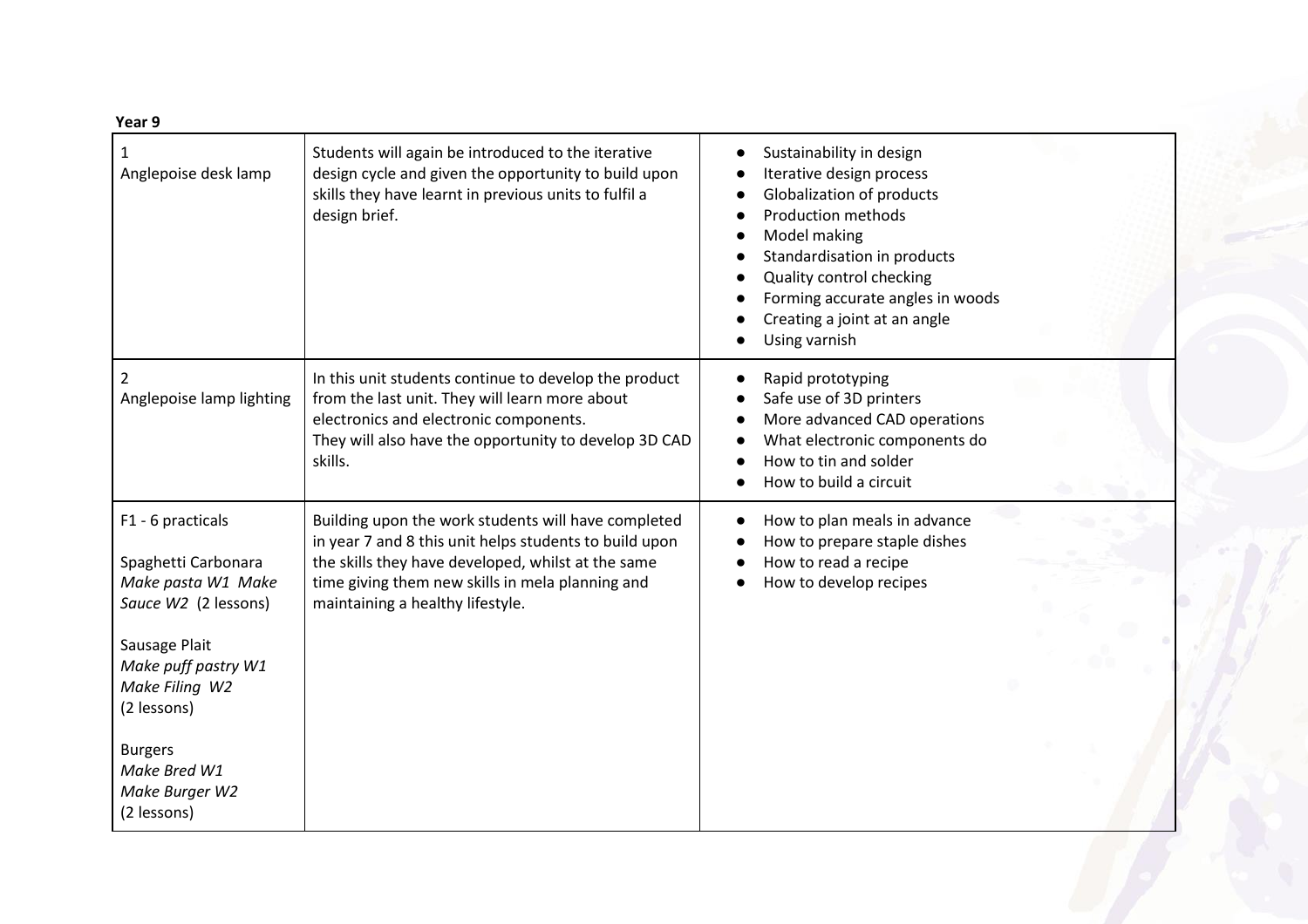# **Engineering**

| R <sub>105</sub> | In this unit students will have a formal assessment<br>that will take place in the form of a written exam.<br>This unit covers engineering theory, looking at<br>engineered products and engineering methods.                            | Design cycle<br>Analysis of design briefs<br>Reading and understanding design specifications<br>Understand the requirements of design specifications<br>Know about influences when designing a new product                                                                       |
|------------------|------------------------------------------------------------------------------------------------------------------------------------------------------------------------------------------------------------------------------------------|----------------------------------------------------------------------------------------------------------------------------------------------------------------------------------------------------------------------------------------------------------------------------------|
| R <sub>106</sub> | In this unit students will start to critically look at<br>engineered products. They will look at how they work,<br>the materials that they are made from and the<br>manufacturing processes involved in their<br>manufacture.            | Know about commercial production methods<br>Know about quality control<br>Know about current legislation when design products<br>Know how to research existing products<br>How to conduct a product disassembly<br>How to analyse products<br>How to complete a product analysis |
| R <sub>107</sub> | In this unit students will learn how to communicate<br>design work to customers and engineers. They will use<br>a variety of 3D and 2D drawing techniques.<br>They will use industry standard software to present<br>final design ideas. | Oblique drawing<br>Perspective drawing<br>Freehand sketching<br>Isometric drawing<br>Rendering for purpose<br>How to use Autodesk inventor/ google sketch up in the<br>'real world'                                                                                              |
| R108             | In this unit students will use a range of tools and<br>equipment including CNC equipment to complete a<br>final working prototype of their product.                                                                                      | Production planning<br>Quality control measures<br>Flow chart<br>Gantt chart<br>Risk assessments                                                                                                                                                                                 |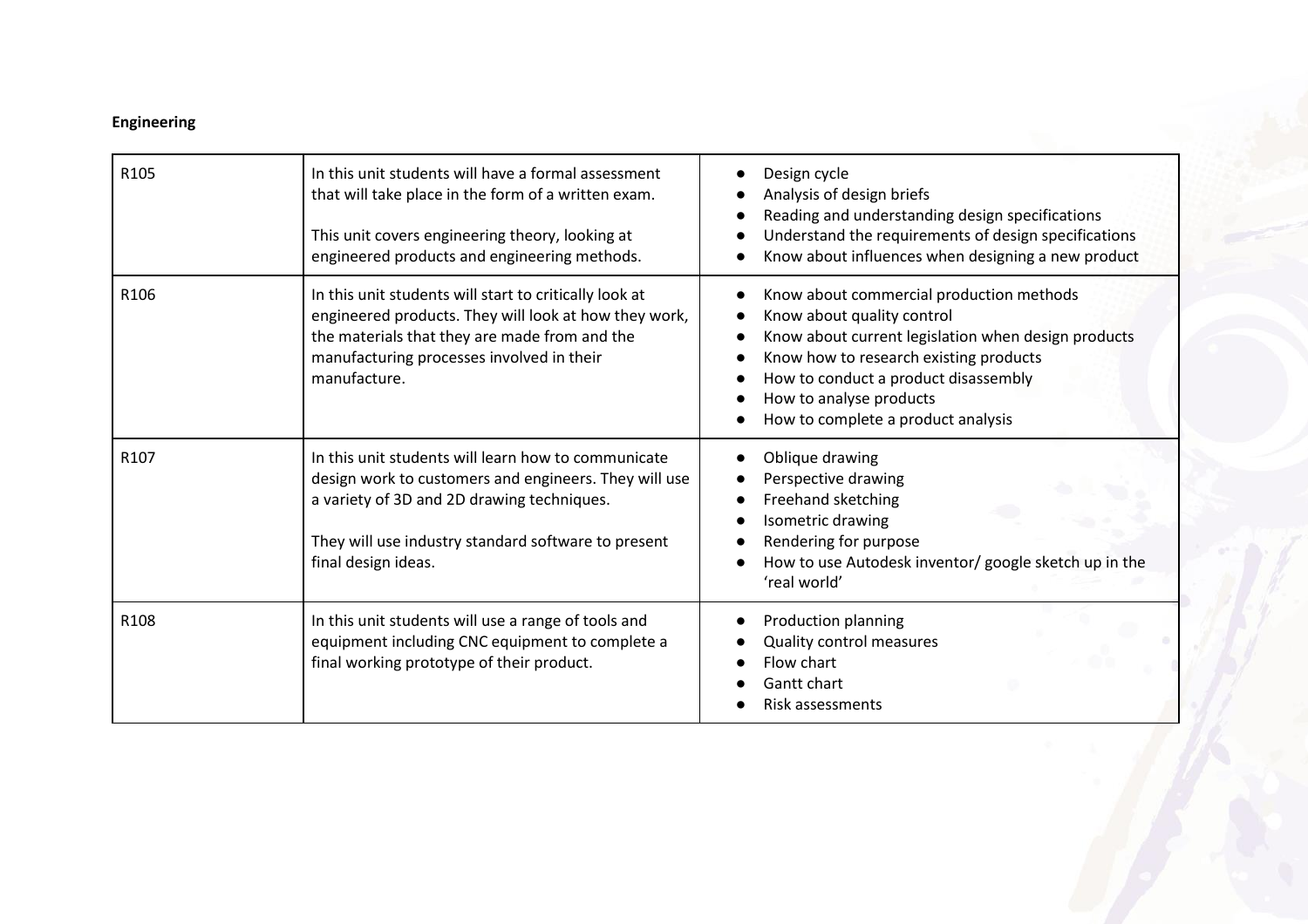# **Catering**

| <b>Unit 1 LO1</b> | In this unit students will develop an understanding of<br>the environment in which hospitality and catering<br>providers operate | Hospitality and catering industry<br>Job rolls<br>Job requirements<br>Working conditions<br>Factors affecting the success of hospitality and catering<br>providers                          |
|-------------------|----------------------------------------------------------------------------------------------------------------------------------|---------------------------------------------------------------------------------------------------------------------------------------------------------------------------------------------|
| Unit 1 LO2        | In this unit students will develop an understanding of<br>how hospitality and catering provision operates                        | The kitchen<br>Front of house<br>Kitchen brigade<br>Front of house staff<br>Meeting customers' needs                                                                                        |
| Unit 1 LO3        | In this unit students will develop an understanding of<br>how hospitality and catering meets health and safety<br>requirements   | Personal safety<br><b>Hazards and Risks</b><br>Safety control measures<br>Risk assessments                                                                                                  |
| Unit 1 LO4        | In this unit students will learn how food can cause ill<br>health                                                                | Food-related causes of ill health<br><b>Environmental health officers</b><br>Food safety legislation<br>Food poisoning<br>Symptoms of food-induced ill health                               |
| Unit 1 LO5        | In this unit students will be able to propose a<br>hospitality and catering provision to meet specific<br>requirements           | Options for hospitality and catering provision                                                                                                                                              |
| Unit 2 LO1        | In this unit students will develop an understanding of<br>the importance of nutrition when planning menus                        | Functions of nutrients in the human body<br>Nutritional needs of specific groups<br><b>Nutritional intake</b><br>How cooking methods impact on nutritional value                            |
| <b>Unit 2 LO2</b> | In this unit students will develop an understanding of<br>menu planning                                                          | Factors to consider when proposing dishes for menus<br>How dishes on a menu address environmental issues<br>How menu dishes meet customer needs<br>Planning production of dishes for a menu |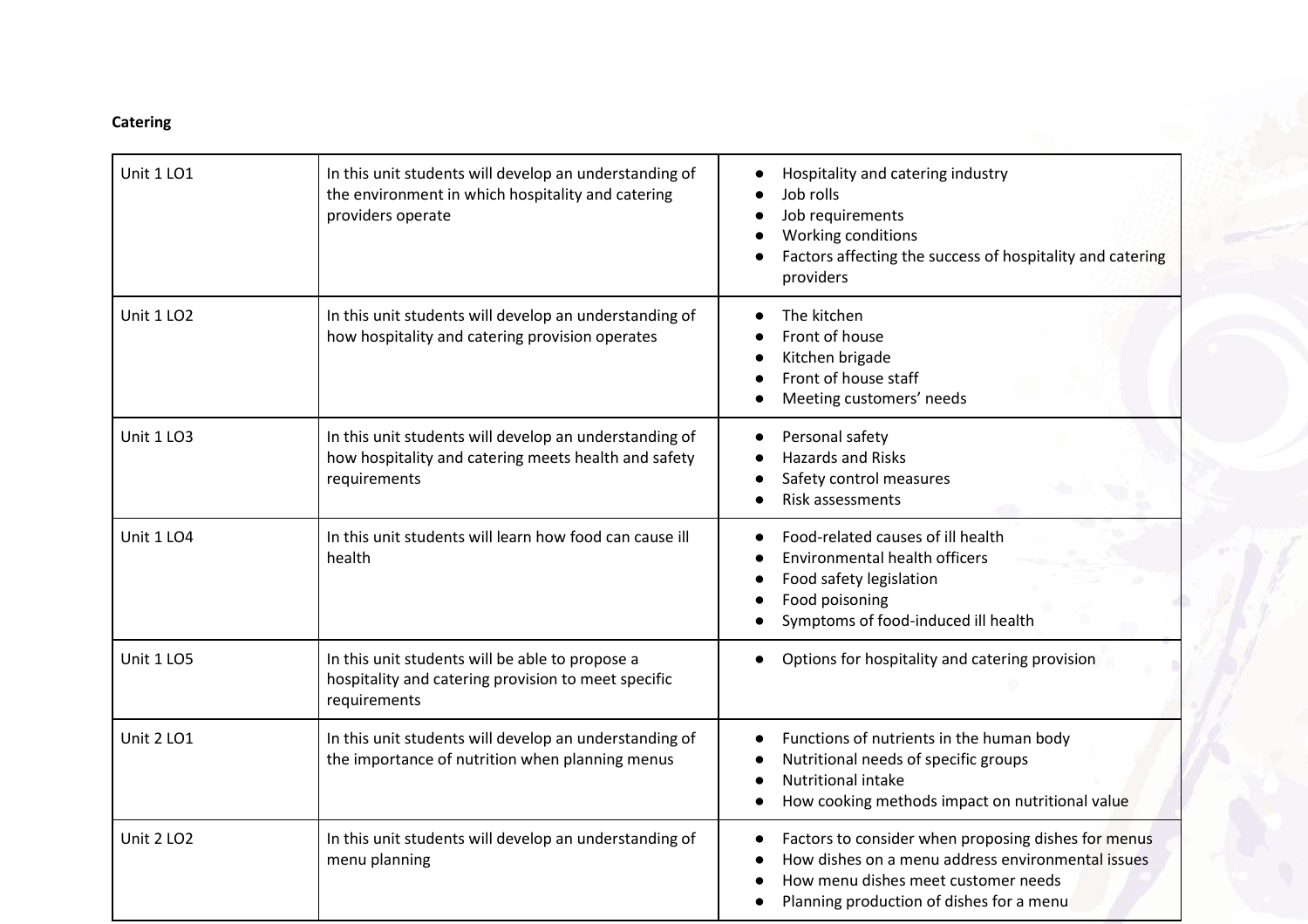| In this unit students will develop the skills required to<br>Unit 2 LO3<br>cook a range of challenging dishes. | Techniques in preparation of commodities<br>How to assure high quality commodities are used in<br>food preparation<br>Techniques for cooking commodities<br>Dish presenting techniques<br>Food safety practices |
|----------------------------------------------------------------------------------------------------------------|-----------------------------------------------------------------------------------------------------------------------------------------------------------------------------------------------------------------|
|----------------------------------------------------------------------------------------------------------------|-----------------------------------------------------------------------------------------------------------------------------------------------------------------------------------------------------------------|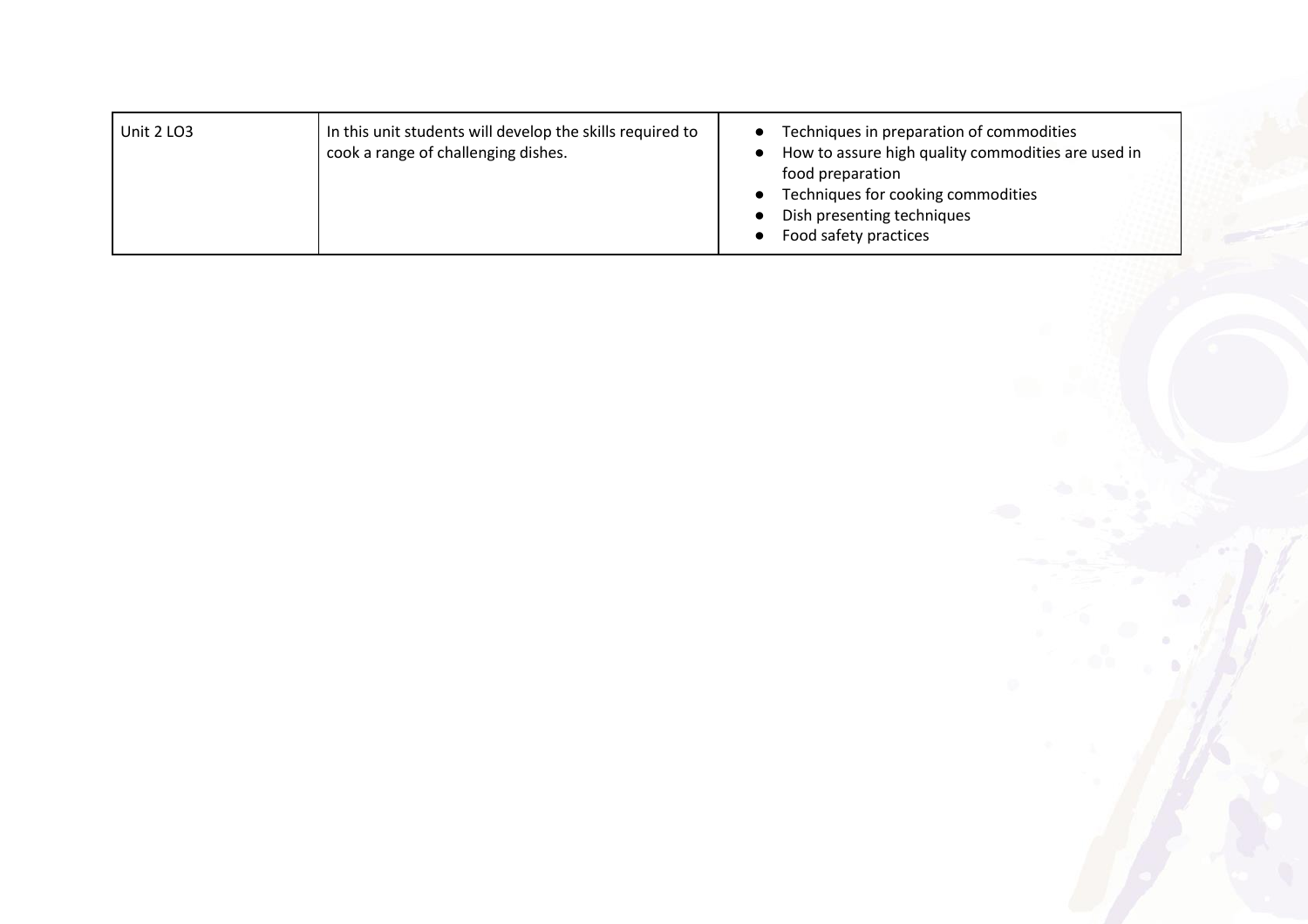#### **Assessment**

The marking criteria for engineering as described in the subject progression overview table for engineering shown above.

## **Marking grid for unit R106**

| LO1: Know how commercial production methods, quality and legislation impact on the design of products and components                                                                                                                                                                                                                                             |                                                                                                                                                                                                                                                                                                                                                              |                                                                                                                                                                                                                                                                                                                                                                       |  |  |  |
|------------------------------------------------------------------------------------------------------------------------------------------------------------------------------------------------------------------------------------------------------------------------------------------------------------------------------------------------------------------|--------------------------------------------------------------------------------------------------------------------------------------------------------------------------------------------------------------------------------------------------------------------------------------------------------------------------------------------------------------|-----------------------------------------------------------------------------------------------------------------------------------------------------------------------------------------------------------------------------------------------------------------------------------------------------------------------------------------------------------------------|--|--|--|
| $MB1:1-4 marks$                                                                                                                                                                                                                                                                                                                                                  | $MB2: 5 - 8$ marks                                                                                                                                                                                                                                                                                                                                           | $MB3: 9 - 12$ marks                                                                                                                                                                                                                                                                                                                                                   |  |  |  |
| Demonstrates limited knowledge of how<br>commercial production methods and<br>manufacturing processes impact on<br>product/component design.<br>Basic description of how product end of life<br>considerations can influence product/component<br>design.<br>Demonstrates a limited knowledge of the<br>importance of conformity to legislation and<br>standards | Demonstrates some knowledge of how commercial<br>production methods and manufacturing processes<br>impact on product/component design.<br>Describes in some detail how product end of life<br>considerations can influence product/component<br>design.<br>Demonstrates a sound knowledge of the<br>importance of conformity to legislation and<br>standards | Demonstrates detailed knowledge of how<br>commercial production methods and<br>manufacturing processes impact on<br>product/component design.<br>Comprehensively describes how product end of life<br>considerations can influence product/component<br>design.<br>Demonstrates detailed knowledge of the<br>importance of conformity to legislation and<br>standards |  |  |  |
|                                                                                                                                                                                                                                                                                                                                                                  | LO2: Be able to research existing products                                                                                                                                                                                                                                                                                                                   |                                                                                                                                                                                                                                                                                                                                                                       |  |  |  |
| $MB1:1-6 marks$                                                                                                                                                                                                                                                                                                                                                  | $MB2: 7 - 12$ marks                                                                                                                                                                                                                                                                                                                                          | $MB3: 13 - 18$ marks                                                                                                                                                                                                                                                                                                                                                  |  |  |  |
| Provides a <b>basic</b> description of strengths and<br>weaknesses of existing products<br>Uses few appropriate methods to provide a brief<br>summary of research of existing products.                                                                                                                                                                          | Provides an adequate description of strengths and<br>weaknesses of existing products.<br>Uses some appropriate methods to provide a<br>detailed summary of research of existing products.                                                                                                                                                                    | Provides a comprehensive description of strengths<br>and weaknesses of existing products.<br>Uses appropriate methods to provide a<br>comprehensive and detailed summary of research<br>of existing products.                                                                                                                                                         |  |  |  |
| LO3: Be able to analyse an existing product through disassembly                                                                                                                                                                                                                                                                                                  |                                                                                                                                                                                                                                                                                                                                                              |                                                                                                                                                                                                                                                                                                                                                                       |  |  |  |
| $MB1:1-6$ marks                                                                                                                                                                                                                                                                                                                                                  | $MB2: 7 - 12$ marks                                                                                                                                                                                                                                                                                                                                          | $MB3: 13 - 18$ marks                                                                                                                                                                                                                                                                                                                                                  |  |  |  |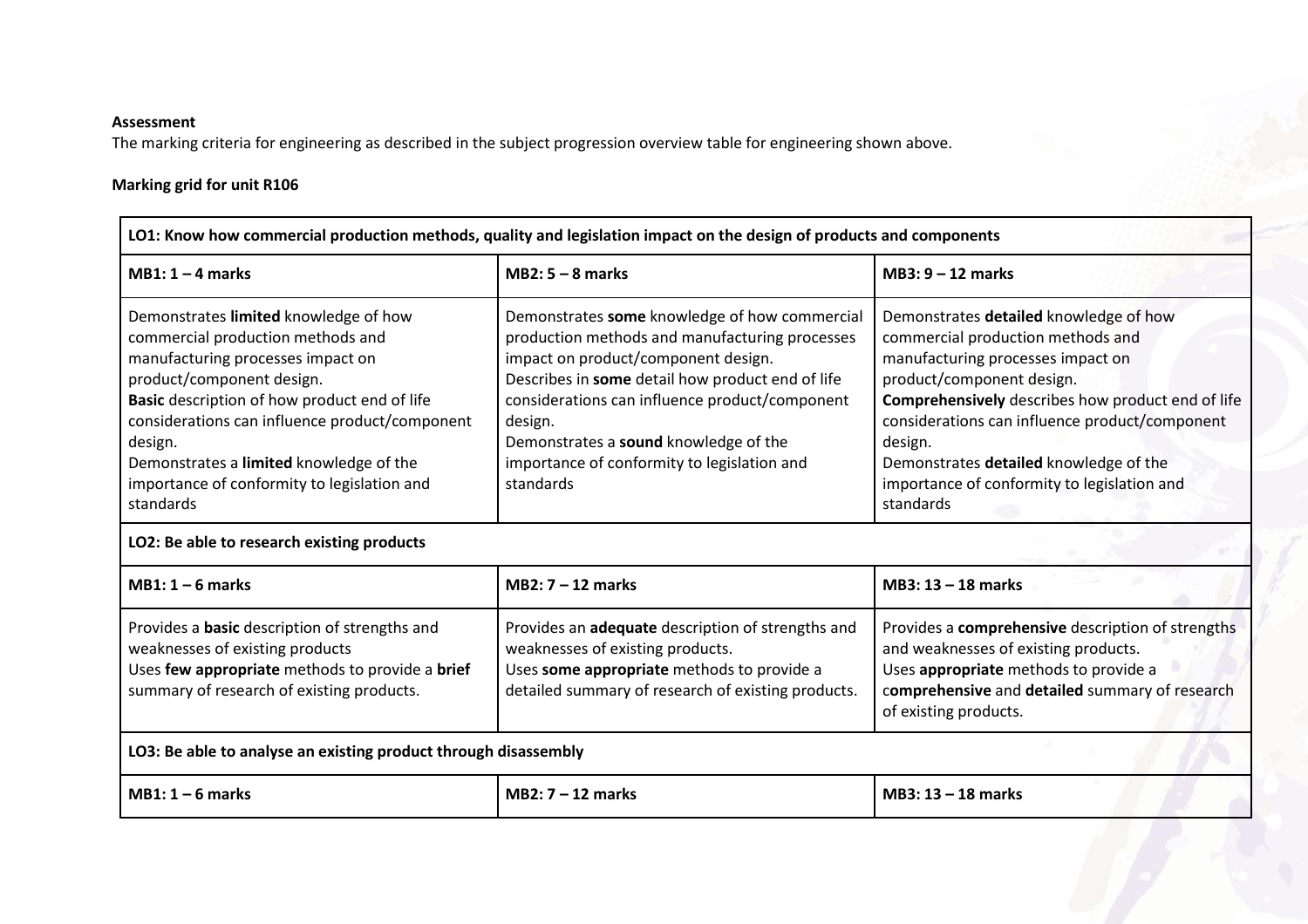| Requires regular assistance to follow<br>manufacturer's instructions/manual /disassembly<br>procedure. Requires prompting to follow special<br>instructions.<br>With guidance uses tools and equipment safely and<br>shows limited awareness of potential hazards and<br>safety considerations.<br>Draws upon limited<br>skills/knowledge/understanding from other units in<br>the specification (Unit R105). | Works competently with occasional assistance to<br>follow manufacturer's<br>instructions/manual/disassembly procedure,<br>mostly adhering to special instructions.<br>Uses tools and equipment effectively and shows<br>some understanding of potential hazards and safety<br>considerations.<br>Draws upon some relevant skills/knowledge/<br>understanding from other units in the specification<br>(Unit R105). | Works independently and competently to follow<br>manufacturer's instructions/manual /disassembly<br>procedure, adhering to special instructions.<br>Uses tools and equipment effectively and shows a<br>well-developed understanding of potential hazards<br>and safety considerations.<br>Clearly draws upon relevant skills/knowledge/<br>understanding from other units in the specification<br>(Unit R105). |
|---------------------------------------------------------------------------------------------------------------------------------------------------------------------------------------------------------------------------------------------------------------------------------------------------------------------------------------------------------------------------------------------------------------|--------------------------------------------------------------------------------------------------------------------------------------------------------------------------------------------------------------------------------------------------------------------------------------------------------------------------------------------------------------------------------------------------------------------|-----------------------------------------------------------------------------------------------------------------------------------------------------------------------------------------------------------------------------------------------------------------------------------------------------------------------------------------------------------------------------------------------------------------|
| $MB1:1-4$ marks                                                                                                                                                                                                                                                                                                                                                                                               | $MB2: 5 - 8$ marks                                                                                                                                                                                                                                                                                                                                                                                                 | $MB3: 9 - 12$ marks                                                                                                                                                                                                                                                                                                                                                                                             |
| Carries out a limited analysis of an existing product<br>showing a basic understanding of some<br>components, assembly methods, materials,<br>production methods and maintenance.                                                                                                                                                                                                                             | Carries out a detailed analysis of an existing<br>product showing an adequate understanding of<br>components, assembly methods, materials,<br>production methods and maintenance.                                                                                                                                                                                                                                  | Carries out a comprehensive analysis of an existing<br>product showing a well-developed understanding<br>of components, assembly methods, materials,<br>production methods and maintenance.                                                                                                                                                                                                                     |

# **Marking grid for unit R107**

| LO1: Be able to generate design proposals using a range of techniques                                                                                          |                                                                                                                                                                                                                                 |                                                                                                                                                                                              |  |
|----------------------------------------------------------------------------------------------------------------------------------------------------------------|---------------------------------------------------------------------------------------------------------------------------------------------------------------------------------------------------------------------------------|----------------------------------------------------------------------------------------------------------------------------------------------------------------------------------------------|--|
| $MB1:1-4$ marks                                                                                                                                                | $MB2: 5 - 8$ marks                                                                                                                                                                                                              | $MB3: 9 - 12$ marks                                                                                                                                                                          |  |
| Requires regular assistance to produce sketches in<br>2D and 3D. Sketches have limited accuracy.<br>Designs include few details of shade, tone and<br>texture. | Works competently with <b>occasional</b> assistance to<br>produce sketches in 2D and 3D that are mostly<br>accurate.<br>Designs include a range of mostly appropriate<br>rendering techniques using shade, tone and<br>texture. | Works independently and competently to<br>accurately produce sketches in 2D and 3D.<br>Designs include a wide range of appropriate<br>rendering techniques using shade, tone and<br>texture. |  |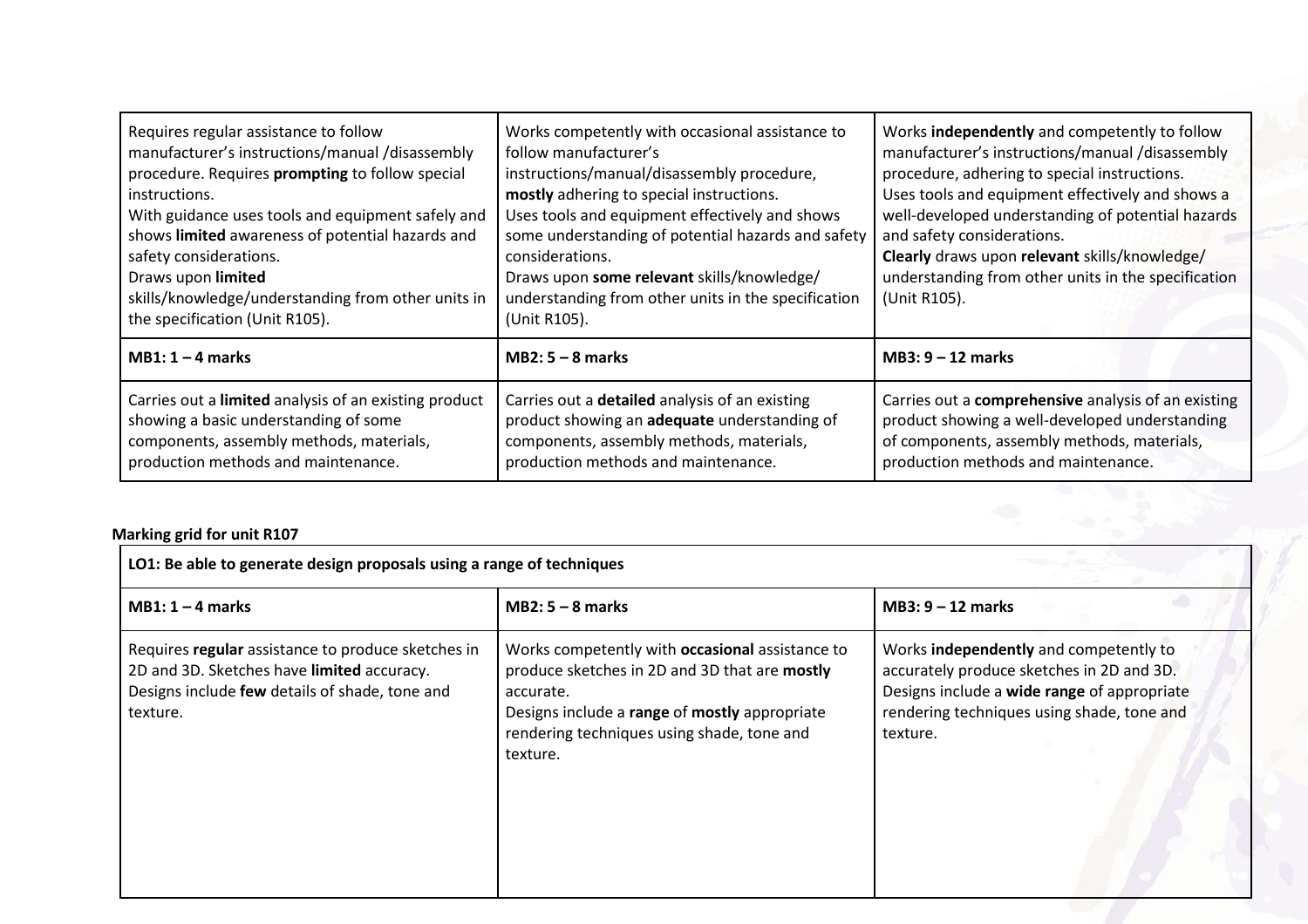| $MB1:1-6$ marks                                                                                                                                                                                                                                                                           | $MB2:7-12$ marks                                                                                                                                                                                                                                                                           | MB3: $13 - 18$ marks                                                                                                                                                                                                                                                                             |
|-------------------------------------------------------------------------------------------------------------------------------------------------------------------------------------------------------------------------------------------------------------------------------------------|--------------------------------------------------------------------------------------------------------------------------------------------------------------------------------------------------------------------------------------------------------------------------------------------|--------------------------------------------------------------------------------------------------------------------------------------------------------------------------------------------------------------------------------------------------------------------------------------------------|
| Demonstrates design ideas by using a limited range<br>of annotation and labelling with basic detail.<br>Uses IT software to produce and modify design<br>proposals with limited detail.<br>Draws upon limited<br>skills/knowledge/understanding from other units in<br>the specification. | Demonstrates design ideas by using a range of<br>annotations and labelling with some detail.<br>Uses IT software to produce, modify and enrich<br>design proposals with some detail.<br>Draws upon some relevant skills/knowledge/<br>understanding from other units in the specification. | Demonstrates design ideas by using a wide range of<br>detailed annotation and labelling.<br>Uses IT software to produce, modify and enrich<br>design proposals with appropriate detail.<br>Clearly draws upon relevant skills/knowledge/<br>understanding from other units in the specification. |
| LO2: Know how to develop designs using engineering drawing techniques and annotation                                                                                                                                                                                                      |                                                                                                                                                                                                                                                                                            |                                                                                                                                                                                                                                                                                                  |
| $MB1:1-4$ marks                                                                                                                                                                                                                                                                           | $MB2: 5 - 8$ marks                                                                                                                                                                                                                                                                         | $MB3: 9 - 12$ marks                                                                                                                                                                                                                                                                              |
| Produces some superficial 2D and 3D engineering<br>drawings, with limited use of labelling techniques<br>and annotations.                                                                                                                                                                 | Develops 2D and 3D engineering drawings with<br>some detail and accuracy. Uses mostly appropriate<br>labelling techniques and annotations.                                                                                                                                                 | Develops detailed and comprehensive 2D and 3D<br>engineering drawings, accurately using appropriate<br>labelling techniques and annotations.                                                                                                                                                     |
|                                                                                                                                                                                                                                                                                           | LO3: Be able to use Computer Aided Design (CAD) software and techniques to produce and communicate design proposals                                                                                                                                                                        |                                                                                                                                                                                                                                                                                                  |
| $MB1:1-6$ marks                                                                                                                                                                                                                                                                           | $MB2:7-12$ marks                                                                                                                                                                                                                                                                           | MB3: $13 - 18$ marks                                                                                                                                                                                                                                                                             |
| Requires regular assistance to use CAD applications.<br>Produces basic design proposals. Communication<br>of design proposals is limited.                                                                                                                                                 | Works competently with occasional assistance to<br>produce design proposals using CAD applications.<br>Communicates design proposals with some<br>effectiveness.                                                                                                                           | Works independently and competently to produce<br>comprehensive design proposals using CAD<br>applications.<br>Effectively communicates design proposals.                                                                                                                                        |
| <b>Marking grid for unit R108</b>                                                                                                                                                                                                                                                         |                                                                                                                                                                                                                                                                                            |                                                                                                                                                                                                                                                                                                  |
| LO1: Know how to plan the making of a prototype                                                                                                                                                                                                                                           |                                                                                                                                                                                                                                                                                            |                                                                                                                                                                                                                                                                                                  |

| MB1: 1 – 2 marks                             | MB2: $3 - 4$ marks                                | MB3: $5-6$ marks                                   |
|----------------------------------------------|---------------------------------------------------|----------------------------------------------------|
| Produces a limited interpretation of product | Produces an appropriate interpretation of product | Produces a detailed and appropriate interpretation |
| specification.                               | specification.                                    | of product specification.                          |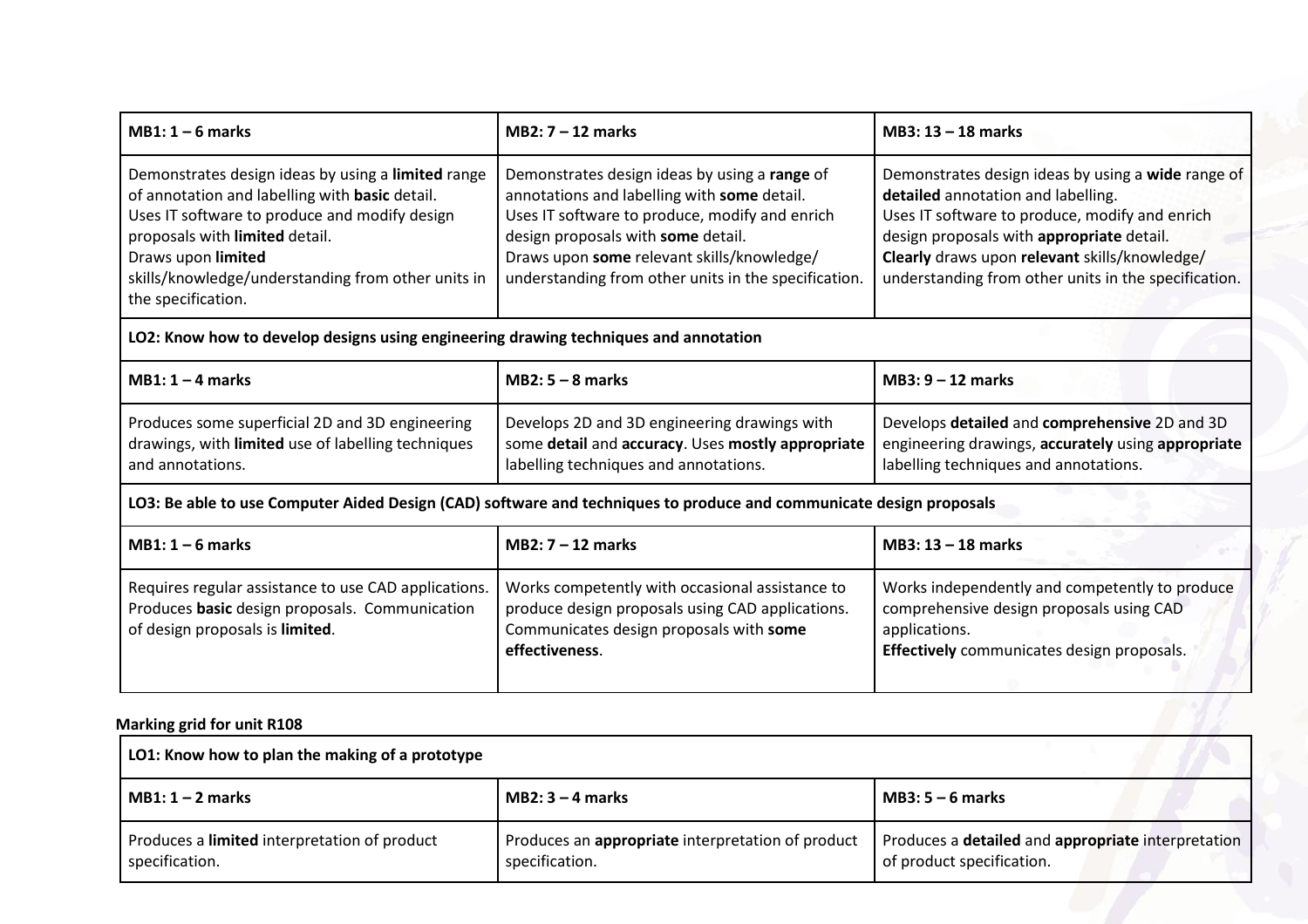| $MB1:1-3$ marks                                                                                                                                                                                                                                     | $MB2: 4-6$ marks                      | MB3: $7 - 9$ marks                                                                                                                                             |
|-----------------------------------------------------------------------------------------------------------------------------------------------------------------------------------------------------------------------------------------------------|---------------------------------------|----------------------------------------------------------------------------------------------------------------------------------------------------------------|
| Basically describes some planning stages to be used   Adequately describes most planning stages to be<br>in the making of a prototype, demonstrating limited   used in the making of a prototype, demonstrating<br>knowledge of key considerations. | some knowledge of key considerations. | <b>Comprehensively</b> describes each planning stage to<br>be used in the making of a prototype,<br>demonstrating thorough knowledge of key<br>considerations. |

# **LO2: Understand safe working practices used when making a prototype**

| $MB1:1-5$ marks                                                                                                                                                                                                                                                                                                                                                                                                                      | $MB2: 6 - 9$ marks                                                                                                                                                                                                                                                                                                                                                                                                                             | MB3: $10 - 15$ marks                                                                                                                                                                                                                                                                                                                                                                                    |
|--------------------------------------------------------------------------------------------------------------------------------------------------------------------------------------------------------------------------------------------------------------------------------------------------------------------------------------------------------------------------------------------------------------------------------------|------------------------------------------------------------------------------------------------------------------------------------------------------------------------------------------------------------------------------------------------------------------------------------------------------------------------------------------------------------------------------------------------------------------------------------------------|---------------------------------------------------------------------------------------------------------------------------------------------------------------------------------------------------------------------------------------------------------------------------------------------------------------------------------------------------------------------------------------------------------|
| Shows limited understanding of safety<br>considerations and requires regular assistance to<br>produce and use a suitable risk assessment in<br>relation to their production plan.                                                                                                                                                                                                                                                    | Shows some understanding of safety<br>considerations and requires occasional assistance<br>to produce and use a suitable risk assessment in<br>relation to their production plan.                                                                                                                                                                                                                                                              | Shows thorough understanding of safety<br>considerations and independently produces and<br>uses a suitable risk assessment in relation to their<br>production plan.                                                                                                                                                                                                                                     |
| Requires regular assistance to use a range of hand<br>tools and machines safely and to apply their risk<br>assessment to assess potential hazards and take<br>appropriate precautions.<br>Requires regular prompting to use PPE<br>appropriately when working with tools, machines,<br>material, chemicals, finishes and solvents.<br>Draws upon limited<br>skills/knowledge/understanding from other units in<br>the specification. | Requires occasional assistance to use a range of<br>hand tools and machines safely and to apply their<br>risk assessment to assess potential hazards and<br>take appropriate precautions.<br>Requires occasional prompting to use PPE<br>appropriately when working with tools, machines,<br>material, chemicals, finishes and solvents. Draws<br>upon some relevant skills/knowledge/<br>understanding from other units in the specification. | Independently uses a range of hand tools and<br>machines safely, applying their risk assessment to<br>assess potential hazards and take appropriate<br>precautions.<br>Independently uses appropriate PPE when working<br>with tools, machines, material, chemicals, finishes<br>and solvents.<br>Clearly draws upon relevant skills/knowledge/<br>understanding from other units in the specification. |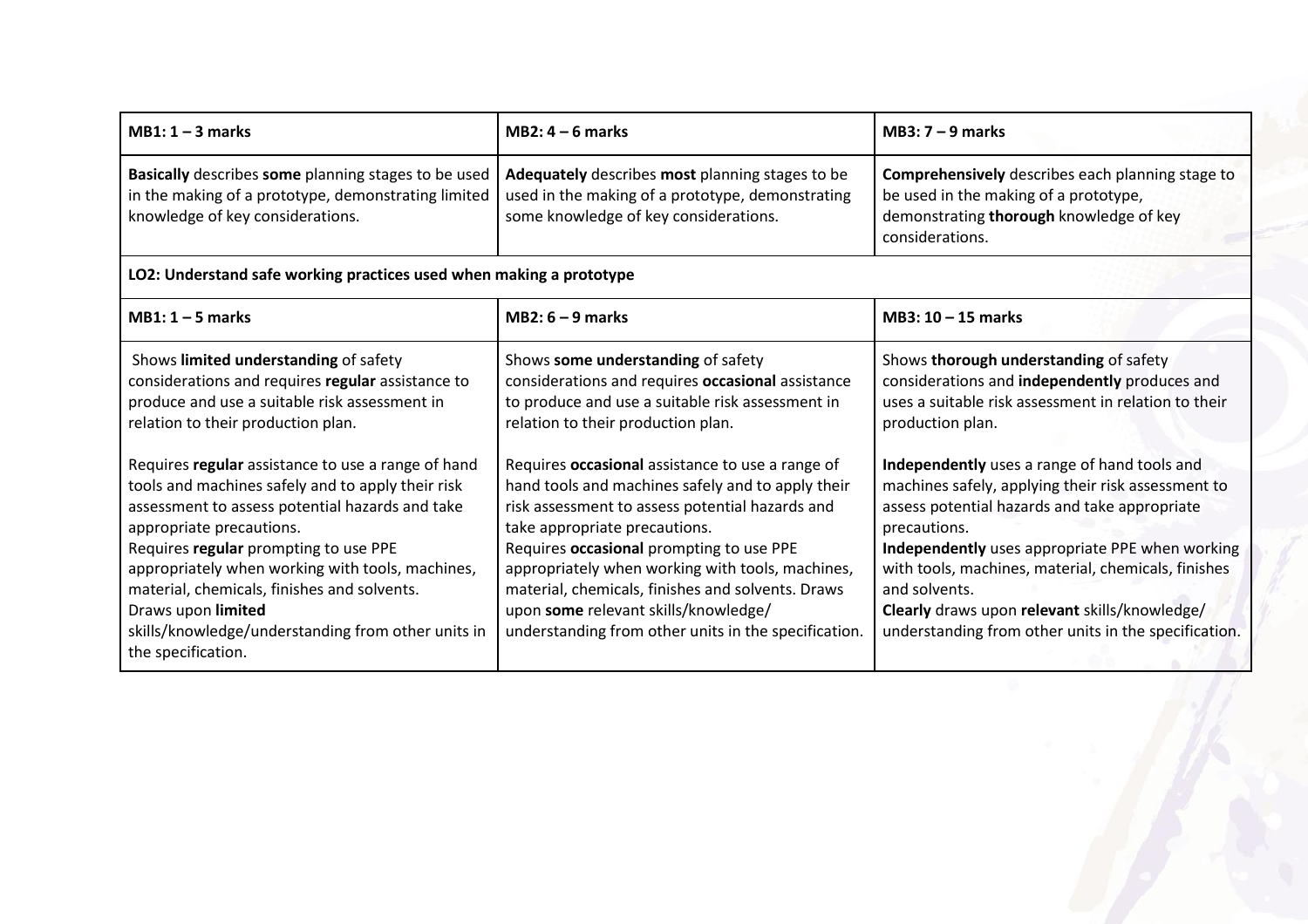# **LO3: Be able to produce a prototype**

| $MB1:1-6 marks$                                                                                                                                                                                                                                                                                                                                                   | $MB2:7-12$ marks                                                                                                                                                                                                                                                                                                                                                                            | $MB3: 13 - 18$ marks                                                                                                                                                                                                                                                                                                                                          |
|-------------------------------------------------------------------------------------------------------------------------------------------------------------------------------------------------------------------------------------------------------------------------------------------------------------------------------------------------------------------|---------------------------------------------------------------------------------------------------------------------------------------------------------------------------------------------------------------------------------------------------------------------------------------------------------------------------------------------------------------------------------------------|---------------------------------------------------------------------------------------------------------------------------------------------------------------------------------------------------------------------------------------------------------------------------------------------------------------------------------------------------------------|
| Requires regular assistance to produce a prototype<br>from a production plan.<br>Selects few appropriate materials to produce the<br>prototype.<br>Uses tools and processes with limited effectiveness<br>to produce and assemble an outcome that partly<br>meets the production plan.<br>Produces a limited record of the key stages of<br>making the prototype. | Requires occasional assistance to produce a<br>prototype from a production plan.<br>Selects some appropriate materials to produce the<br>prototype.<br>Uses tools and processes with some effectiveness<br>to produce and assemble an outcome that mostly<br>meets the production plan.<br>Uses appropriate methods to adequately record<br>most of the key stages of making the prototype. | Independently produces a prototype from a<br>production plan.<br>Selects the most appropriate materials to produce<br>the prototype.<br>Uses tools and processes effectively to produce<br>and assemble an outcome that fully meets the<br>production plan.<br>Uses appropriate methods to record in detail all of<br>the key stages of making the prototype. |

# **LO4: Be able to evaluate the success of a prototype**

| $MB1: 1 - 4$ marks                                                                                                                                                                                                                                                                           | $MB2: 5 - 8$ marks                                                                                                                                                                                                                                                                                                                   | $MB3: 9 - 12$ marks                                                                                                                                                                                                                                                                                                                                                                                  |
|----------------------------------------------------------------------------------------------------------------------------------------------------------------------------------------------------------------------------------------------------------------------------------------------|--------------------------------------------------------------------------------------------------------------------------------------------------------------------------------------------------------------------------------------------------------------------------------------------------------------------------------------|------------------------------------------------------------------------------------------------------------------------------------------------------------------------------------------------------------------------------------------------------------------------------------------------------------------------------------------------------------------------------------------------------|
| Produces a limited evaluation of the production<br>plan and prototype which compares the outcome<br>against the product specification.<br>Makes limited suggestions for potential<br>improvements.<br>Shows a limited understanding of strengths and<br>weaknesses in their own performance. | Produces a <b>detailed</b> evaluation of the production<br>plan and prototype which compares the outcome<br>against the product specification.<br>Considers some relevant potential improvements.<br>Assesses own performance in realising the design,<br>demonstrating some understanding of their own<br>strengths and weaknesses. | Produces a detailed and comprehensive evaluation<br>of the production plan and prototype which<br>compares the outcome against the product<br>specification.<br>Fully considers potential improvements, justifying<br>any suggestions made.<br>Comprehensively assesses own performance in<br>realising the design, demonstrating a clear<br>understanding of their own strengths and<br>weaknesses. |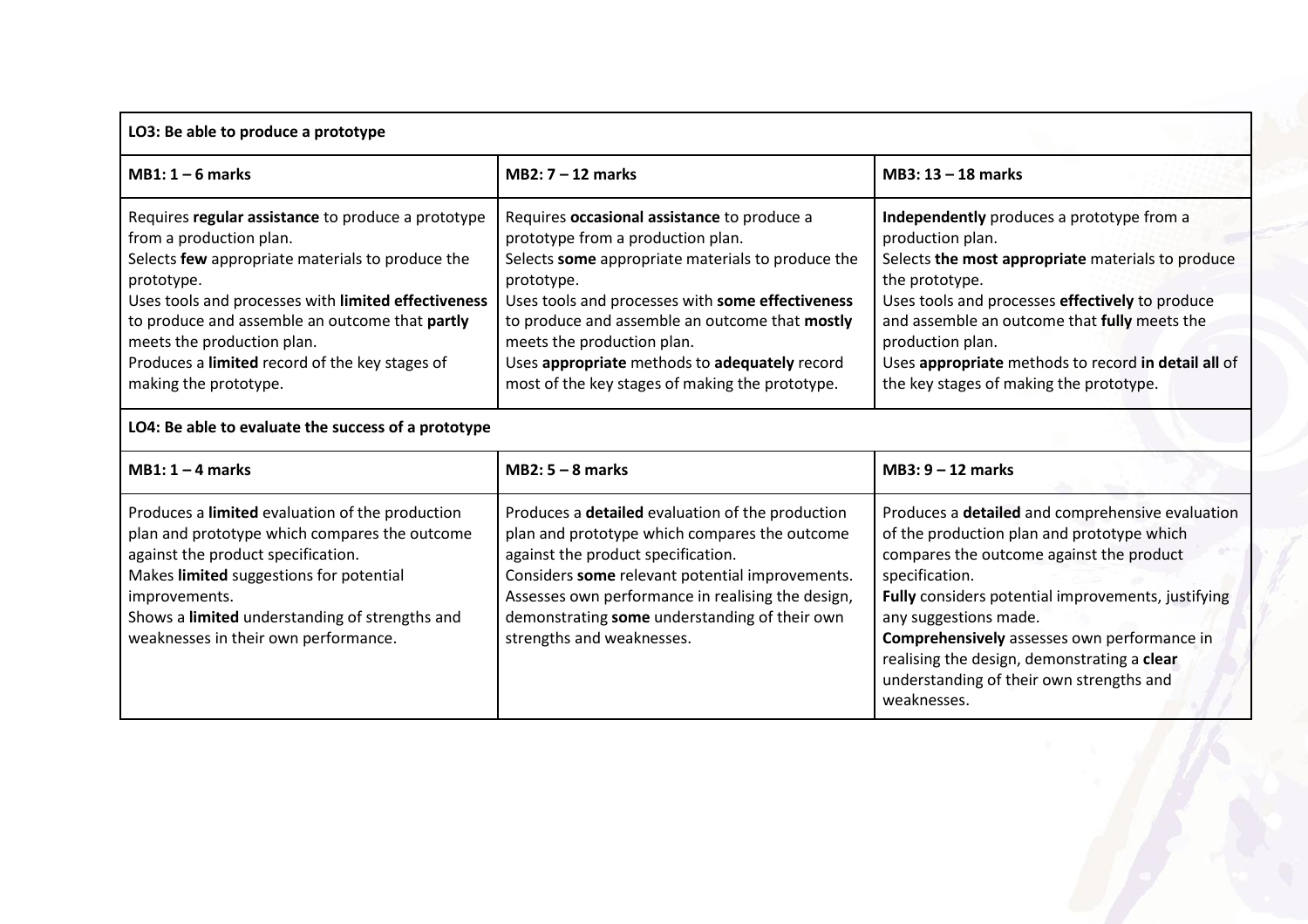| <b>Assessment</b><br><b>Criteria</b>                                       | <b>Performance Bands</b>                                                                                                           |                                                                                                                                                            |                                                                                                                                                          |                                                                                                                              |
|----------------------------------------------------------------------------|------------------------------------------------------------------------------------------------------------------------------------|------------------------------------------------------------------------------------------------------------------------------------------------------------|----------------------------------------------------------------------------------------------------------------------------------------------------------|------------------------------------------------------------------------------------------------------------------------------|
|                                                                            | <b>Level 1 Pass</b>                                                                                                                | <b>Level 2 Pass</b>                                                                                                                                        | <b>Level 2 Merit</b>                                                                                                                                     | <b>Level 2 Distinction</b>                                                                                                   |
| AC1.1<br>Describe<br>functions of<br>nutrients in the human body           | Outlines the functions of a limited<br>range of nutrients in the human<br>body.                                                    | Describe functions of a range of<br>nutrients in the human body.                                                                                           | Describe clearly functions of a<br>range of nutrients in the human<br>body.                                                                              |                                                                                                                              |
| AC1.2<br>Compare<br>nutritional<br>needs of<br>specific<br>groups          | Outlines nutritional needs of two<br>specific groups. Comparison may<br>be implied.                                                | Compares nutritional needs of<br>two specific groups giving some<br>reasons for similarities and<br>differences.                                           | Compares nutritional needs of<br>two specific groups giving clear<br>reasons for similarity and<br>differences.                                          | Compares nutritional needs of<br>two specific groups giving clear<br>and in depth reasons for<br>similarity and differences. |
| AC1.3 Explain characteristics of<br>unsatisfactory nutritional<br>intake   | Outlines key characteristics of<br>unsatisfactory nutritional intake.<br>Evidence is mainly descriptive<br>with limited reasoning. | Explains characteristics of<br>unsatisfactory nutritional intake.<br>There is evidence of reasoning and<br>relating characteristics to specific<br>groups. | Explains with clear reasoning<br>characteristics of unsatisfactory<br>intake of a range of nutrients.<br>Explanations are related to<br>specific groups. |                                                                                                                              |
| AC1.4 Explain how cooking<br>methods<br>impact on<br>nutritional<br>value  | Outlines how cooking methods<br>impact on nutritional value.<br>Evidence is mainly descriptive<br>with limited reasoning.          | Explains how a range of food<br>production methods impact on<br>nutritional value.<br>Reasoned statements are<br>presented.                                |                                                                                                                                                          |                                                                                                                              |
| AC2.1 Explain factors to<br>consider when proposing<br>dishes for<br>menus | Outlines factors to consider when<br>proposing dishes for menus. There<br>may be some omissions.                                   | Explains factors to consider when<br>proposing dishes for menus.<br>Explanation has some reasoning.                                                        | Explains factors to consider when<br>proposing dishes for menus.<br>Explanations are generally well<br>reasoned.                                         |                                                                                                                              |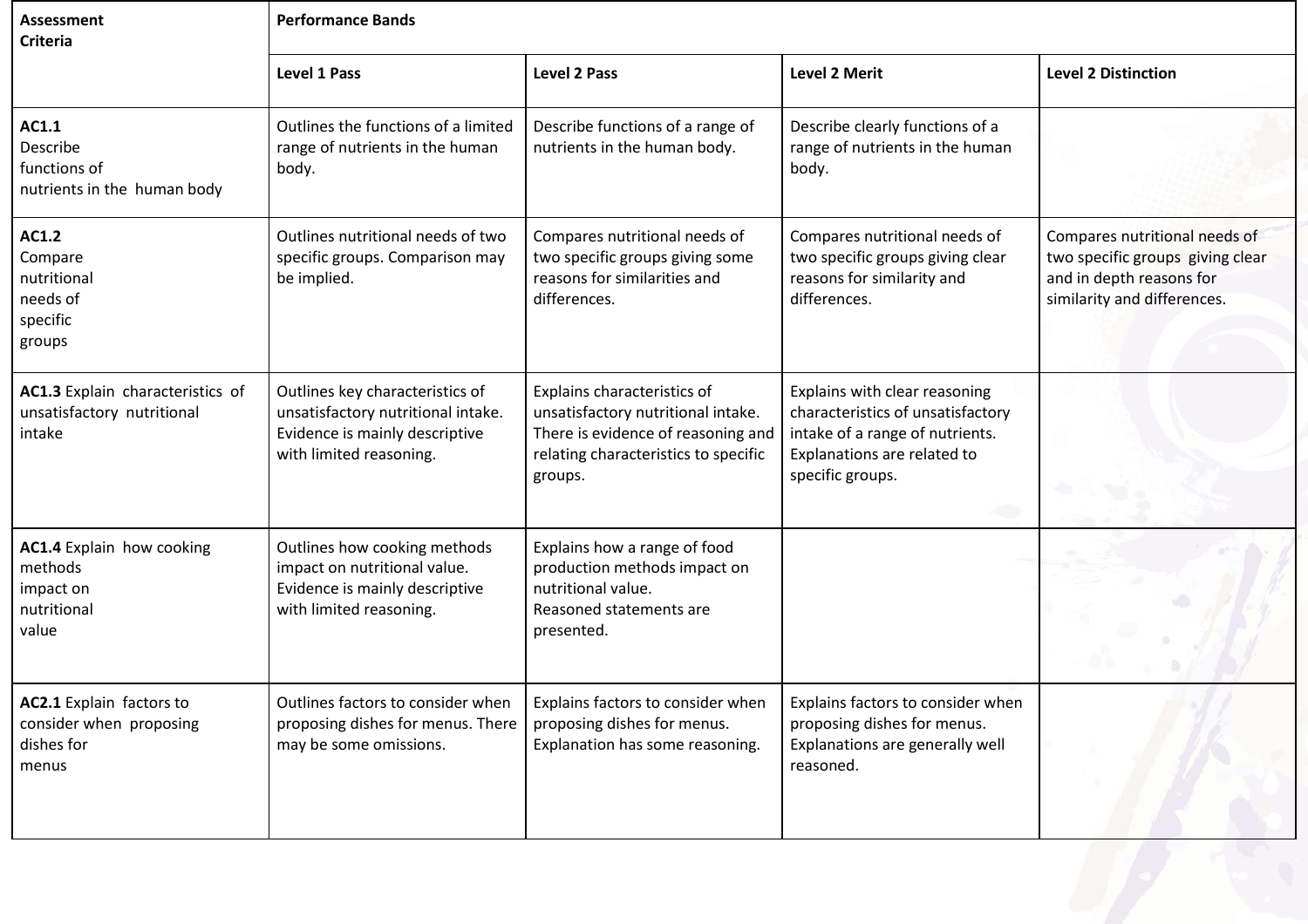| AC2.2 Explain how dishes on a<br>menu<br>address<br>environmental issues | Outlines how dishes on a menu<br>address environmental issues.<br>There may be some errors.                                                                                                                                      | Explains how dishes on a menu<br>address environmental issues.<br>Explanation has some reasoning.                                                                                                                                         |                                                                                                                                                                                                       |                                                                                                                                                                    |
|--------------------------------------------------------------------------|----------------------------------------------------------------------------------------------------------------------------------------------------------------------------------------------------------------------------------|-------------------------------------------------------------------------------------------------------------------------------------------------------------------------------------------------------------------------------------------|-------------------------------------------------------------------------------------------------------------------------------------------------------------------------------------------------------|--------------------------------------------------------------------------------------------------------------------------------------------------------------------|
| AC2.3 Explain how menu<br>dishes meet<br>customer<br>needs               | Outlines how menu dishes meet<br>customer needs in general terms.<br>Evidence is mainly descriptive<br>with limited reasoning.                                                                                                   | Explains how menu dishes meet<br>the needs of specified customers.<br>Some evidence may be in general<br>terms and descriptive.<br>Explanation includes reasoned<br>statements.                                                           | Explains how menu dishes meet<br>the needs of specified customers.<br>Explanations are comprehensive<br>and credible.                                                                                 |                                                                                                                                                                    |
| AC2.4 Plan<br>production of dishes for a<br>menu                         | Plan outlines key actions required<br>with some omissions and errors<br>that require amendment. There is<br>limited consideration of<br>contingencies.                                                                           | Plan has some detail and is mainly<br>appropriate but may have some<br>omissions and errors that require<br>amendment. There is some<br>consideration of contingencies.                                                                   | Plan has detail with some minor<br>omissions. Plan does not require<br>changes to achieve planned<br>outcome, but would benefit from<br>minor amendments. There are<br>well considered contingencies. | Plan is<br>comprehensive and detailed,<br>incorporating well considered<br>contingencies for most situations.                                                      |
| AC3.1 Use<br>techniques in preparation of<br>commodities                 | A number of techniques are used.<br>Guidance may be required. Skill<br>demonstrated may show limited<br>precision and require additional<br>time to meet minimum<br>requirements. Some consideration<br>is given to food safety. | A range of techniques are used.<br>Limited guidance is required. Skill<br>demonstrated may show limited<br>precision and require additional<br>time to meet minimum<br>requirements.<br>Consideration to food safety given<br>throughout. | A range of techniques are used<br>independently with speed and<br>precision. Consideration to food<br>safety given throughout.                                                                        | A comprehensive range of<br>techniques are used effectively<br>and independently with speed and<br>precision.<br>Consideration to food safety given<br>throughout. |
| AC3.2 Assure quality of<br>commodities to be used in food<br>preparation | A limited range of materials are<br>checked for quality throughout<br>preparation and issues identified<br>and resolved with guidance.                                                                                           | A range of materials are<br>independently checked for quality<br>and issues identified throughout<br>preparation. Some issues were<br>resolved with guidance.                                                                             | All materials are independently<br>checked for quality and issues<br>identified throughout preparation.<br>Issues will be resolved<br>independently with no guidance.                                 |                                                                                                                                                                    |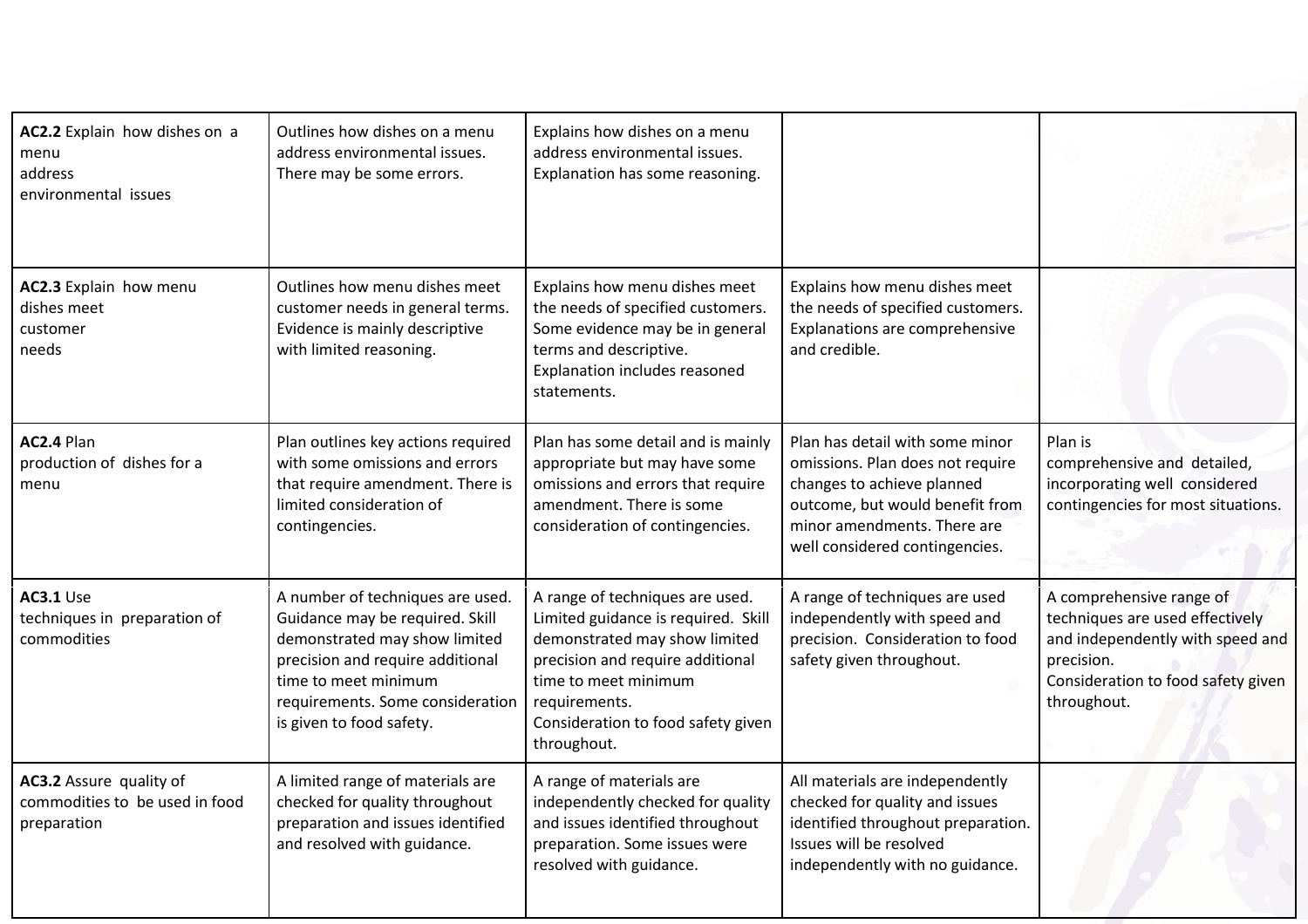| <b>AC3.3 Use</b><br>techniques in cooking of<br>commodities     | A number of techniques are used.<br>Guidance may be required. Skill<br>demonstrated may show limited<br>precision and require additional<br>time to meet minimum<br>requirements. Some consideration<br>is given to food safety. | A range of techniques are used.<br>Limited guidance is required. Skill<br>demonstrated may show limited<br>precision and require additional<br>time to meet minimum<br>requirements.<br>Consideration to food safety given<br>throughout.          | A range of techniques are used<br>with limited guidance. Skills<br>demonstrated may show limited<br>precision or require additional<br>time to meet minimum<br>requirements. Consideration to<br>food safety given throughout. | A range of techniques are used<br>independently with speed and<br>precision. Consideration to food<br>safety given throughout.                                                                                           |
|-----------------------------------------------------------------|----------------------------------------------------------------------------------------------------------------------------------------------------------------------------------------------------------------------------------|----------------------------------------------------------------------------------------------------------------------------------------------------------------------------------------------------------------------------------------------------|--------------------------------------------------------------------------------------------------------------------------------------------------------------------------------------------------------------------------------|--------------------------------------------------------------------------------------------------------------------------------------------------------------------------------------------------------------------------|
| AC3.4<br>Complete<br>dishes using<br>presentation<br>techniques | Dishes presented using some<br>techniques. Quality of dishes<br>meets minimum standards for<br>appearance, smell and taste.<br>Some guidance may be required.<br>Some consideration given to food<br>safety.                     | Dishes presented using a range of<br>techniques with some precision.<br>Quality of dishes exceeds some<br>minimum standards for<br>appearance, smell and taste.<br>Limited guidance required.<br>Consideration to food safety given<br>throughout. | Dishes presented independently<br>using a range of techniques with<br>precision. Quality of dishes<br>exceeds most minimum standards<br>for appearance, smell and taste.<br>Consideration to food safety given<br>throughout.  | Dishes presented independently<br>using a range of techniques with<br>precision. Quality of dishes<br>exceeds minimum standards for<br>appearance, smell and taste.<br>Consideration to food safety given<br>throughout. |
| AC3.5 Use<br>food safety<br>practices                           | Uses food safety practices in<br>preparation, cooking and<br>completing but may require<br>intervention.                                                                                                                         | Uses food safety practices in<br>preparation, cooking and<br>completing with limited<br>intervention.                                                                                                                                              | Effectively uses food safety<br>practices in preparation, cooking<br>and completion. No intervention<br>required.                                                                                                              |                                                                                                                                                                                                                          |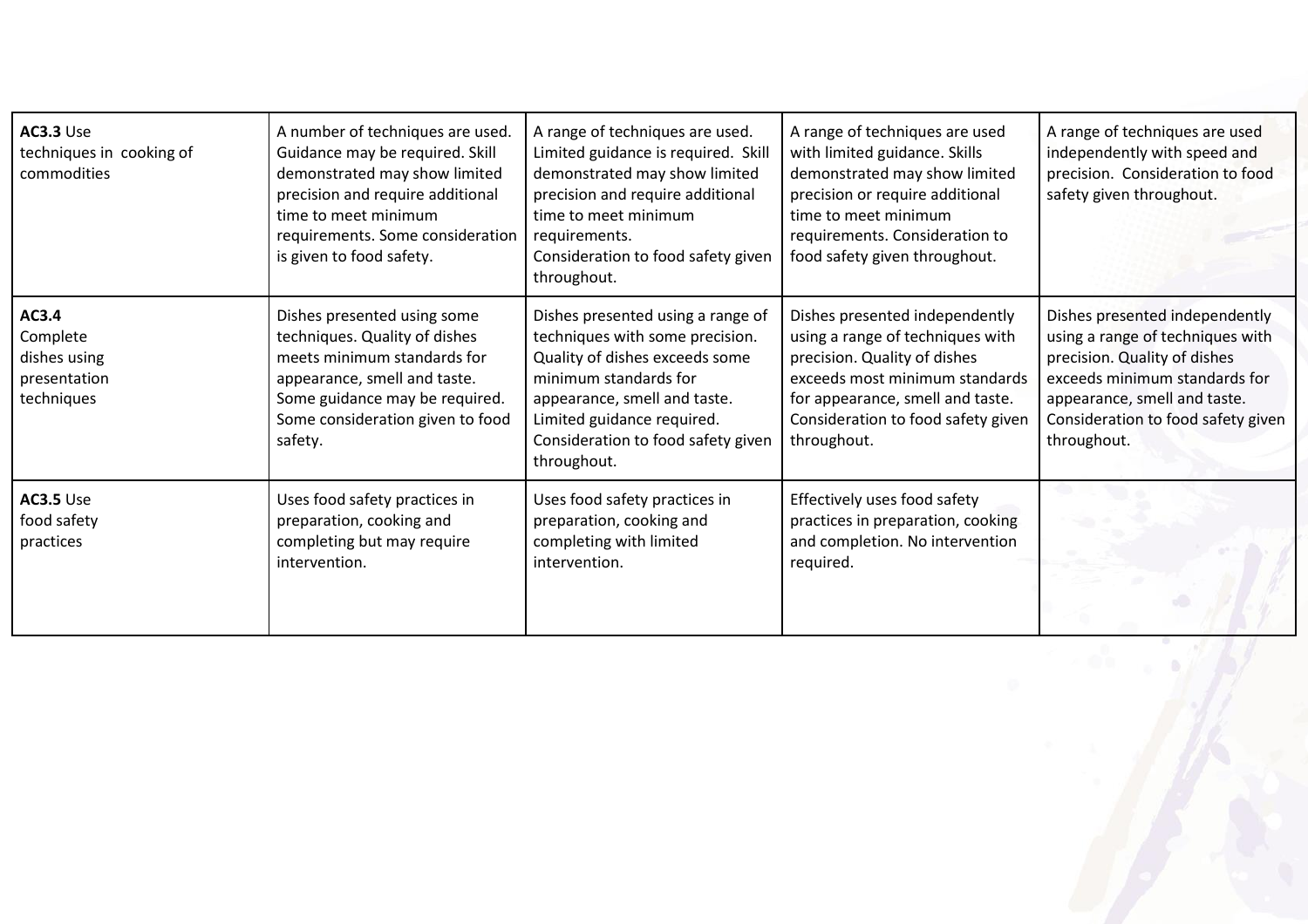## **Assessment Grids – Age Related Assessment Descriptors Design and Technology**

| <b>Scheme of</b><br><b>Work</b>                                                            | <b>Design</b>                                                                                                                                                                                                                                                                                                                                                                                                                                                                                                                                              | <b>Make</b>                                                                                                                                                                                                                                                                                                                                                                                                                                                                                                                 | <b>Evaluate</b>                                                                                                                                                                                                                                                                                                                                                                                                                                                                                                       | <b>Technical Knowledge</b>                                                                                                                                                                                                                                                                                                                                                                                     |
|--------------------------------------------------------------------------------------------|------------------------------------------------------------------------------------------------------------------------------------------------------------------------------------------------------------------------------------------------------------------------------------------------------------------------------------------------------------------------------------------------------------------------------------------------------------------------------------------------------------------------------------------------------------|-----------------------------------------------------------------------------------------------------------------------------------------------------------------------------------------------------------------------------------------------------------------------------------------------------------------------------------------------------------------------------------------------------------------------------------------------------------------------------------------------------------------------------|-----------------------------------------------------------------------------------------------------------------------------------------------------------------------------------------------------------------------------------------------------------------------------------------------------------------------------------------------------------------------------------------------------------------------------------------------------------------------------------------------------------------------|----------------------------------------------------------------------------------------------------------------------------------------------------------------------------------------------------------------------------------------------------------------------------------------------------------------------------------------------------------------------------------------------------------------|
| <b>Excelling</b><br>Working well<br>above ARE<br>(Trajectory for<br>Grade<br>Distinction*) | I can create imaginative,<br>creative and innovative ideas,<br>fully avoiding design fixation<br>and with full consideration of<br>design functionality, aesthetics<br>and innovation.<br>I can use a wide range of<br>drawing techniques to help<br>communicate design work.<br>I can produce detailed<br>annotation that clearly justifies<br>how I have considered the<br>user/client needs and links<br>directly to the context selected.<br>I can produce a complex<br>investigation into the work of<br>others and use this to inform my<br>designs. | I can develop an improved final<br>solution using CAD and<br>modelling in relation to the<br>brief.<br>I have correctly used tools,<br>equipment and materials<br>(including CAM where<br>appropriate). I have been<br>consistently used or operated<br>safely with a high level of skill.<br>I can produce high quality<br>products and prototypes in a<br>variety of media including in<br>food.<br>I have evidenced a constant use<br>of quality control to ensure high<br>quality, accurate products and<br>prototypes. | I can fully justify the<br>development of an improved<br>final solution and evaluate<br>use of the design process,<br>with reference to the brief<br>and peer review.<br>I have a comprehensive<br>understanding of testing,<br>analysing and evaluating<br>existing products and<br>ongoing work.<br>I used judgments from<br>independent and external<br>feedback to inform<br>modifications that I make, I<br>will have recorded these<br>where appropriate.<br>I consistently use feedback to<br>improve my work. | I have knowledge and<br>understanding of the impact of<br>new and emerging technologies.<br>I can discuss and explain the<br>impact of resource consumption<br>on the planet and measures<br>taken to improve this.<br>I constantly apply technical<br>knowledge and understanding to<br>improve my final outcome.<br>I use a wide range of technical<br>language correctly when<br>communicating with others. |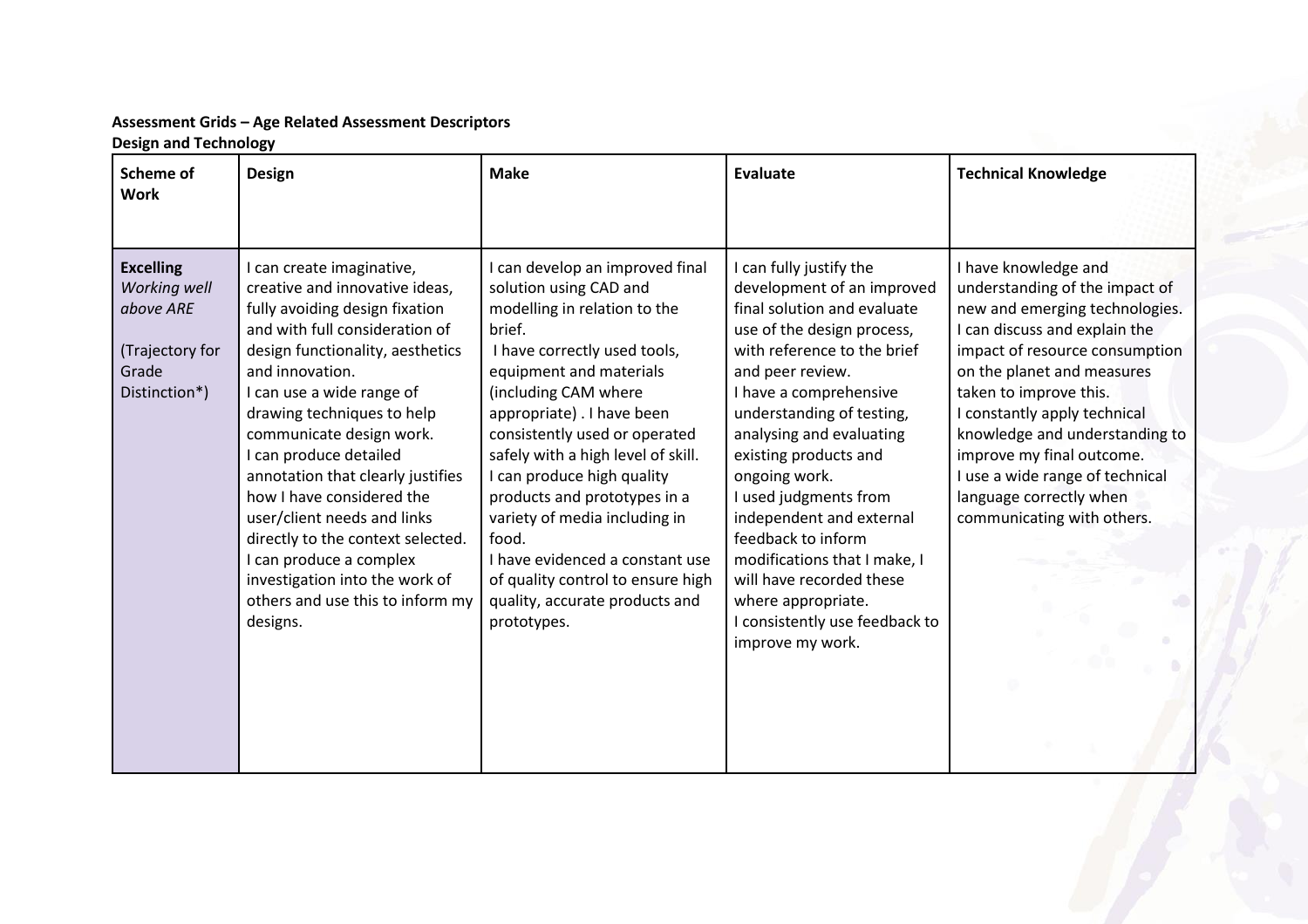| <b>Exceeding</b><br>Working<br>beyond ARE<br>(Trajectory for<br><b>Grade Merit</b><br>and Distinction) | I research and explore relevant<br>information to inform design<br>decisions.<br>I can independently solve design<br>problems and understand how<br>to develop problems that are<br>given to me.<br>I can use a range of drawing<br>techniques to help me develop<br>design ideas.<br>I have used a variety of<br>approaches, to generate ideas in<br>response to a design brief. | I can select specialist tools in my<br>practical and my choices are<br>justified.<br>I justify the reasons for my<br>choice of materials, and<br>ingredients taking into<br>consideration their properties.<br>I justify the process that I choose<br>to make my product.<br>I can use CAM in my work.<br>I am accurate and precise when I<br>work.<br>I can work very safely and can<br>coach others to do it. | can compare and contrast<br>existing products, analysing<br>them and explaining how this<br>will influence my design.<br>I test, evaluate and refine my<br>ideas and products against a<br>specification. I always take<br>into account the views of<br>users/groups.<br>I can effectively evaluate my<br>prototypes and products. | I understand and use the<br>properties of materials.<br>I understand how more<br>advanced mechanical systems<br>are used.<br>I understand how more<br>advanced electrical and<br>electronic systems can be used<br>in my product.<br>I can independently select and<br>use CAD/CAM in design and<br>manufacture of my product<br>(identify between 2D and 3D). |
|--------------------------------------------------------------------------------------------------------|-----------------------------------------------------------------------------------------------------------------------------------------------------------------------------------------------------------------------------------------------------------------------------------------------------------------------------------------------------------------------------------|-----------------------------------------------------------------------------------------------------------------------------------------------------------------------------------------------------------------------------------------------------------------------------------------------------------------------------------------------------------------------------------------------------------------|------------------------------------------------------------------------------------------------------------------------------------------------------------------------------------------------------------------------------------------------------------------------------------------------------------------------------------|----------------------------------------------------------------------------------------------------------------------------------------------------------------------------------------------------------------------------------------------------------------------------------------------------------------------------------------------------------------|
|--------------------------------------------------------------------------------------------------------|-----------------------------------------------------------------------------------------------------------------------------------------------------------------------------------------------------------------------------------------------------------------------------------------------------------------------------------------------------------------------------------|-----------------------------------------------------------------------------------------------------------------------------------------------------------------------------------------------------------------------------------------------------------------------------------------------------------------------------------------------------------------------------------------------------------------|------------------------------------------------------------------------------------------------------------------------------------------------------------------------------------------------------------------------------------------------------------------------------------------------------------------------------------|----------------------------------------------------------------------------------------------------------------------------------------------------------------------------------------------------------------------------------------------------------------------------------------------------------------------------------------------------------------|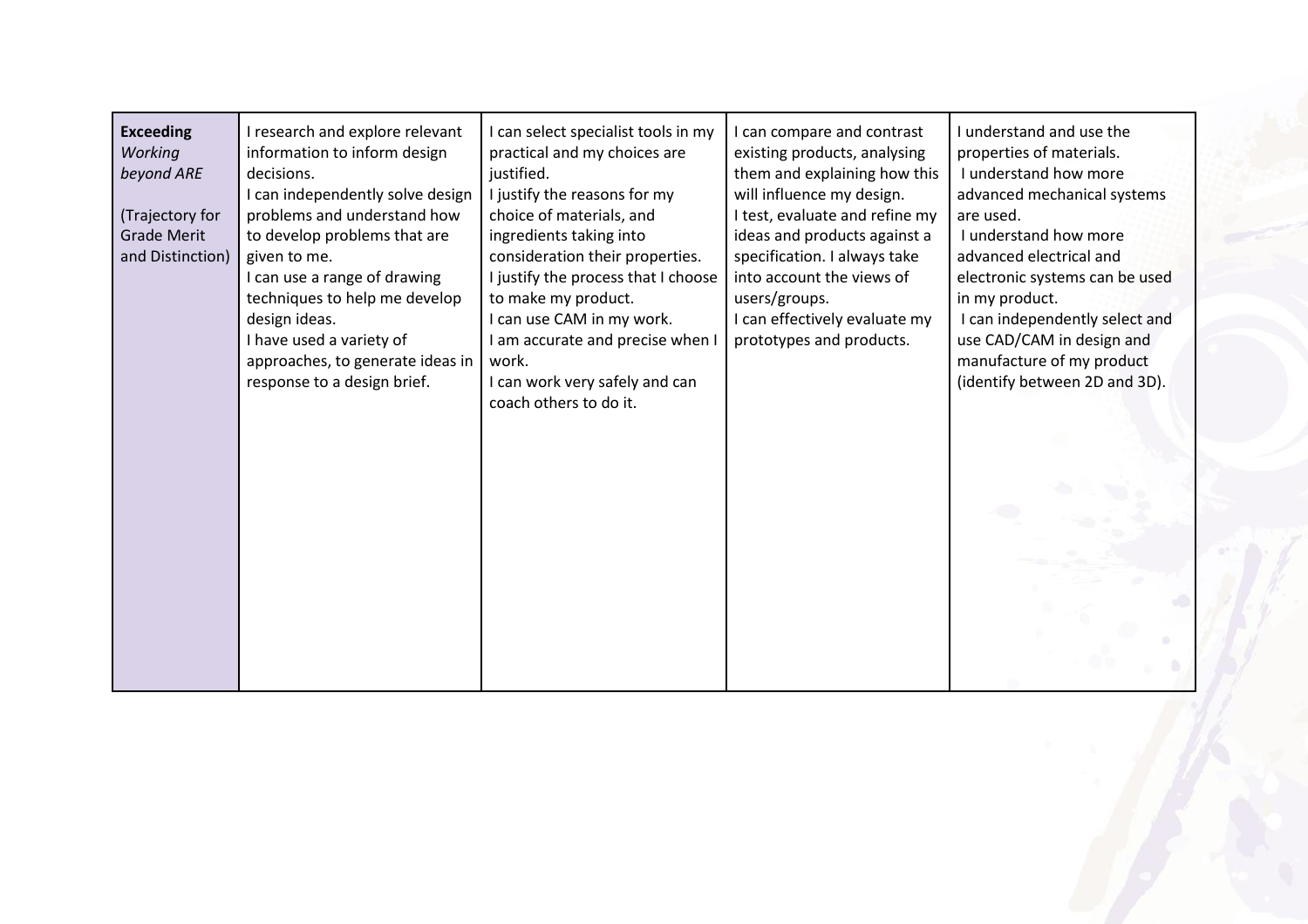| <b>Achieving</b><br><b>Working at ARE</b><br>(Trajectory for<br>Grade Pass) | I can generate and develop<br>design ideas.<br>I can select different methods<br>to develop and improve ideas<br>e.g. CAD/Modelling in response<br>to the specification.<br>I annotate ideas and clearly<br>show how/why the design has<br>been improved. | can describe the tools and<br>equipment I use.<br>I can describe a range of<br>materials and ingredients that I<br>use.<br>I can describe the processes<br>that I use.<br>My work is generally accurate<br>and pay attention to quality of<br>finish.<br>I always work safely adhering to<br>safety rules. | I can test and evaluate. I will<br>then improve my product as<br>a result.<br>I can describe new<br>technologies and smart<br>materials and describe how<br>they can help the end<br>product. | I understand the properties of<br>materials and ingredients, and<br>select them to improve my<br>solution.<br>I understand how electrical and<br>electronic systems can be<br>powered and used in their<br>products.<br>I understand how mechanical<br>systems are used in my product. |
|-----------------------------------------------------------------------------|-----------------------------------------------------------------------------------------------------------------------------------------------------------------------------------------------------------------------------------------------------------|------------------------------------------------------------------------------------------------------------------------------------------------------------------------------------------------------------------------------------------------------------------------------------------------------------|-----------------------------------------------------------------------------------------------------------------------------------------------------------------------------------------------|----------------------------------------------------------------------------------------------------------------------------------------------------------------------------------------------------------------------------------------------------------------------------------------|
|-----------------------------------------------------------------------------|-----------------------------------------------------------------------------------------------------------------------------------------------------------------------------------------------------------------------------------------------------------|------------------------------------------------------------------------------------------------------------------------------------------------------------------------------------------------------------------------------------------------------------------------------------------------------------|-----------------------------------------------------------------------------------------------------------------------------------------------------------------------------------------------|----------------------------------------------------------------------------------------------------------------------------------------------------------------------------------------------------------------------------------------------------------------------------------------|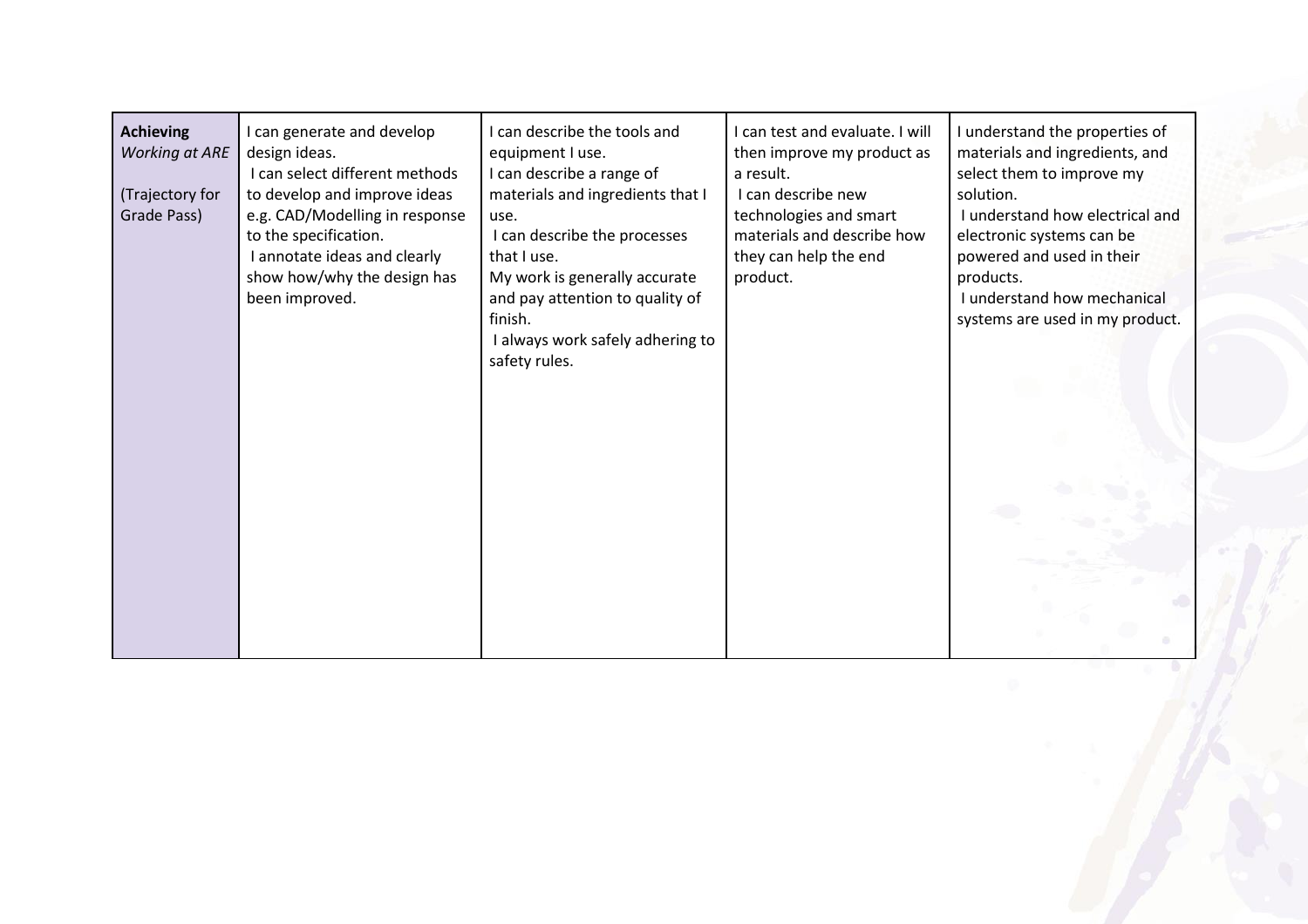| <b>Developing</b><br>Working<br>towards ARE<br>(Trajectory for<br>Grades Level 1<br>merit and level<br>1 distinction) | I can generate design ideas<br>I can use different methods to<br>develop and improve ideas e.g.<br>CAD/Modelling.<br>I annotate ideas so they're clear<br>to others. | I can name the tools and<br>equipment I use.<br>I can name a range of materials<br>and ingredients that I use.<br>I can list the processes that I use.<br>My work is mostly accurate.<br>I work safely adhering to safety<br>rules. | I can test and evaluate my<br>product.<br>I know about new<br>technologies can improve my<br>product.                         | I can recall the properties of<br>ingredients and materials.<br>I show an understanding of<br>mechanical systems.<br>With some support, I can select<br>how CAD/CAM can be used in<br>manufacture (identify between<br>2D and 3D). |
|-----------------------------------------------------------------------------------------------------------------------|----------------------------------------------------------------------------------------------------------------------------------------------------------------------|-------------------------------------------------------------------------------------------------------------------------------------------------------------------------------------------------------------------------------------|-------------------------------------------------------------------------------------------------------------------------------|------------------------------------------------------------------------------------------------------------------------------------------------------------------------------------------------------------------------------------|
| <b>Emerging</b><br>Working below<br>ARE<br>(Trajectory for<br>Grade level 1<br>pass)                                  | My ideas are sketched and<br>labelled with basic notes.                                                                                                              | I can prepare myself for<br>practical.<br>I can name some of the tools I<br>use.<br>I can use equipment safely.<br>Practical work is reasonably<br>accurate.                                                                        | I can outline what I designed<br>and what I made and state<br>improvements needed.<br>I know a bit about new<br>technologies. | I can identify the properties of<br>some materials.<br>I understand basic mechanical<br>systems.<br>I know how CAD/CAM can be<br>used in manufacture.                                                                              |

(Assessment Objectives refer to Design and Technology Programmes of Study)

**Wider Subject Curriculum –** *enrichment, homework programs, quizzing, awards, trips, visits, reading / vocabulary lists, competition etc.* Design and Technology offer key stage four enrichment on Wednesday and Thursday evenings. When studying at key stage four you may be invited to attend an enrichment session. However, you can also choose to attend one of these sessions, please let your class teacher know if you wish to do so. We will shortly be introducing exciting enrichment activities at key stage three, please continue to keep an eye on the website and social media for further updates.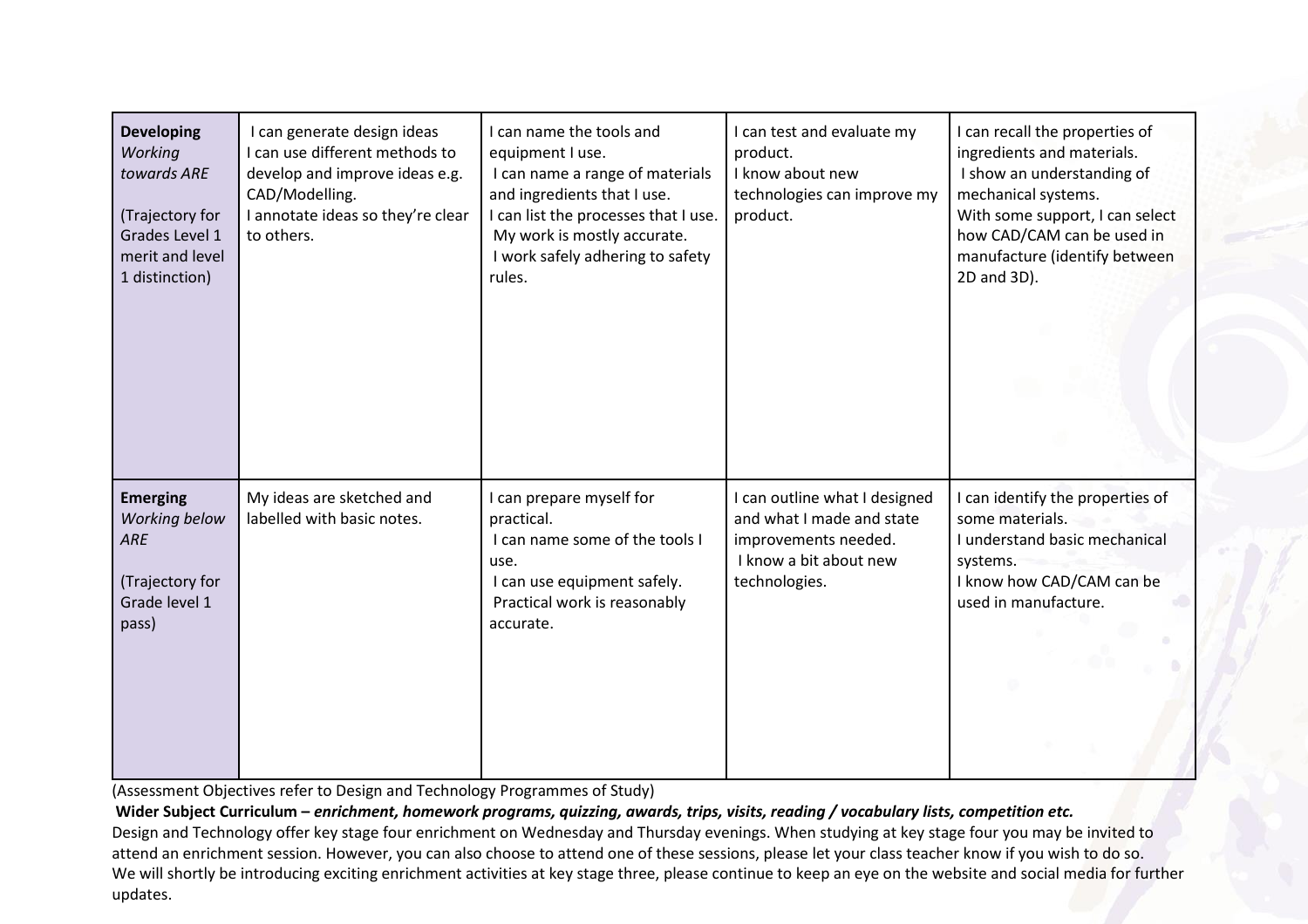### **Resources**

All resources for Design and Technology lessons can be found on Google Classroom.

| Glossary of key terms, rules & formula - to be spelt / used correctly |  |
|-----------------------------------------------------------------------|--|
| Key Terms                                                             |  |

| Vocabulary      | <b>Description</b>                                                                                                                                                                                          |  |
|-----------------|-------------------------------------------------------------------------------------------------------------------------------------------------------------------------------------------------------------|--|
| Sustainability  | Working in a way that will ensure a continued supply of resources and energy for future generations (renewable/non-<br>renewable/finite).                                                                   |  |
| Environmental   | Concerned with the impact or change in the environment.                                                                                                                                                     |  |
| Aesthetic       | Our perception of beauty including sight, sound, smell, touch (mainly visual for Product Design).                                                                                                           |  |
| Texture         | The feel, appearance or consistency of a surface, substance or fabric.                                                                                                                                      |  |
| Durability      | The ability of a material to be hard-wearing.                                                                                                                                                               |  |
| Hardwoods       | Come from deciduous or broadleaf trees. They are generally slow growing, hard, sold by cubic meter then rough sawn to size or<br>mould (dowel).                                                             |  |
| Softwoods       | Come from coniferous trees with needles instead of leaves. They are generally faster growing, softer, easier to work with.<br>Supplied in standard sizes that are either rough sawn or planed smooth (PSE). |  |
| One-off         | Only one product is made at a particular time (usually high quality/unique).                                                                                                                                |  |
| <b>Batch</b>    | A series of identical products are made together, in small or large numbers (usually for a specific event).                                                                                                 |  |
| Mass production | Products made on a production line with each worker responsible for a particular stage. Products are made in larger numbers to<br>reduce the cost of each item.                                             |  |
| Prototype       | An accurate or working representation of what the product will do.                                                                                                                                          |  |
| Quality control | Guarantees the accuracy of a product (size, material quality/visual features).                                                                                                                              |  |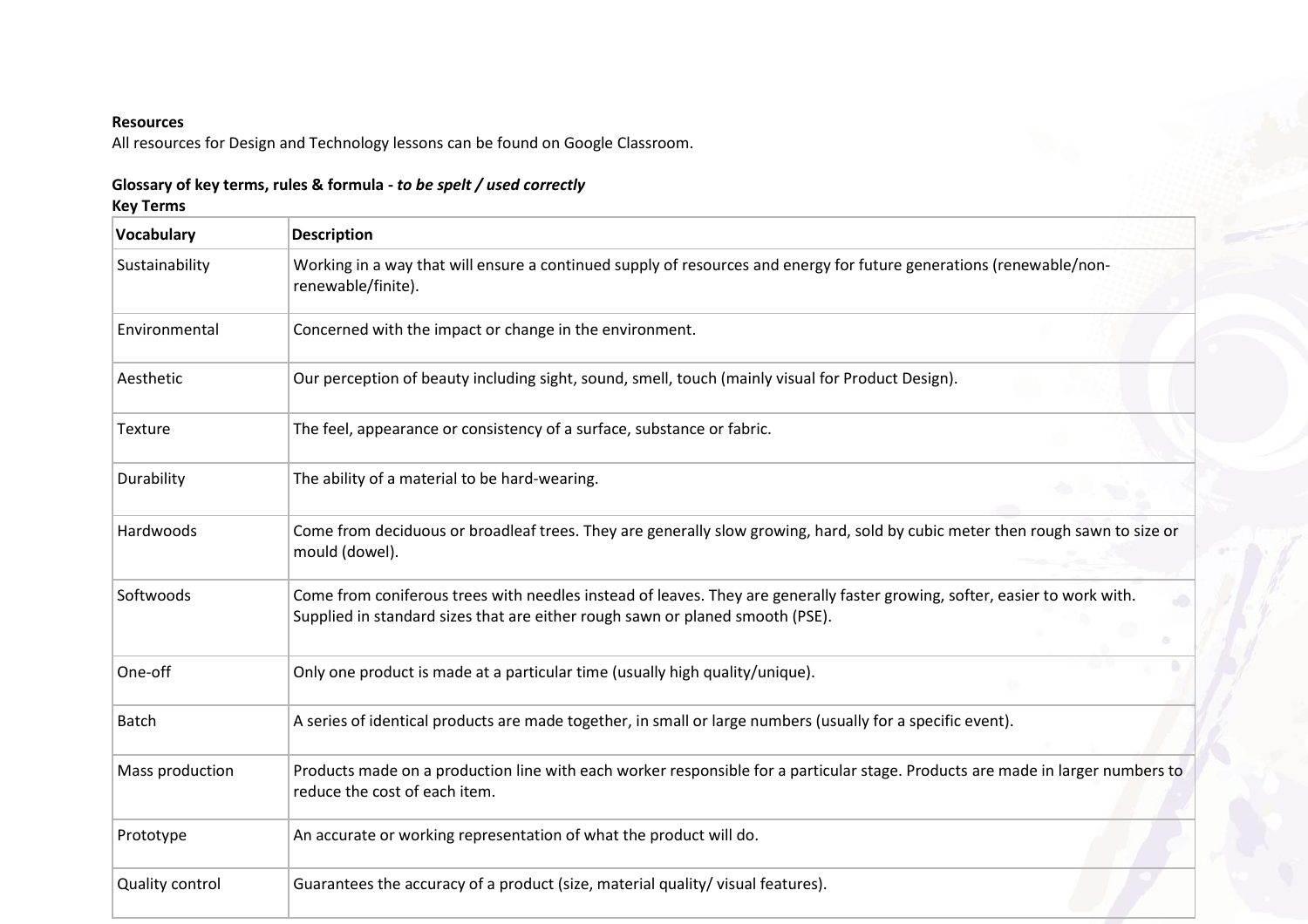| <b>Quality Assurance</b>  | Checks the machines, systems and staff within an organisation that make the products.                                                                                                                                   |  |
|---------------------------|-------------------------------------------------------------------------------------------------------------------------------------------------------------------------------------------------------------------------|--|
| Risk assessment           | The likelihood of safety problems arising from an activity (in designing and making a product).                                                                                                                         |  |
| <b>CAD</b>                | Computer aided design is a drawn product or part of a product on a software package that can then be exported to an CAM<br>machine (Increases accuracy and ease of repeat cuts).                                        |  |
| CAM                       | Computer aided manufacture, a machine that turns a digital drawing into numerical code that plots a path for an item to be<br>cut/drilled/milled out of a section of material.                                          |  |
| Thermoplastics            | These soften when heated and can be reshaped.                                                                                                                                                                           |  |
| Thermosetting<br>plastics | Heated and moulded into shape these plastics cannot be reshaped with heat because the polymer chains have been interlinked.                                                                                             |  |
| Additives                 | Natural or synthetic chemical substances added to food during manufacture or processing to improve the quality, flavour,<br>colour, texture or stability of the product.                                                |  |
| <b>Bacteria</b>           | Pathogenic microscopic living organisms, usually single-celled, that can be found everywhere. They can be dangerous, such as<br>when they cause infection, or beneficial, as in the process of fermentation (for wine). |  |
| <b>Baking</b>             | Convection-conduction, cooking foods in a hot oven.                                                                                                                                                                     |  |
| <b>Balanced diet</b>      | A diet which provides all the necessary nutrients in the correct amount/proportions to meet the body's needs.                                                                                                           |  |
| Claw grip                 | Tips of fingers and thumb tucked under to hold the ingredient before chopping.                                                                                                                                          |  |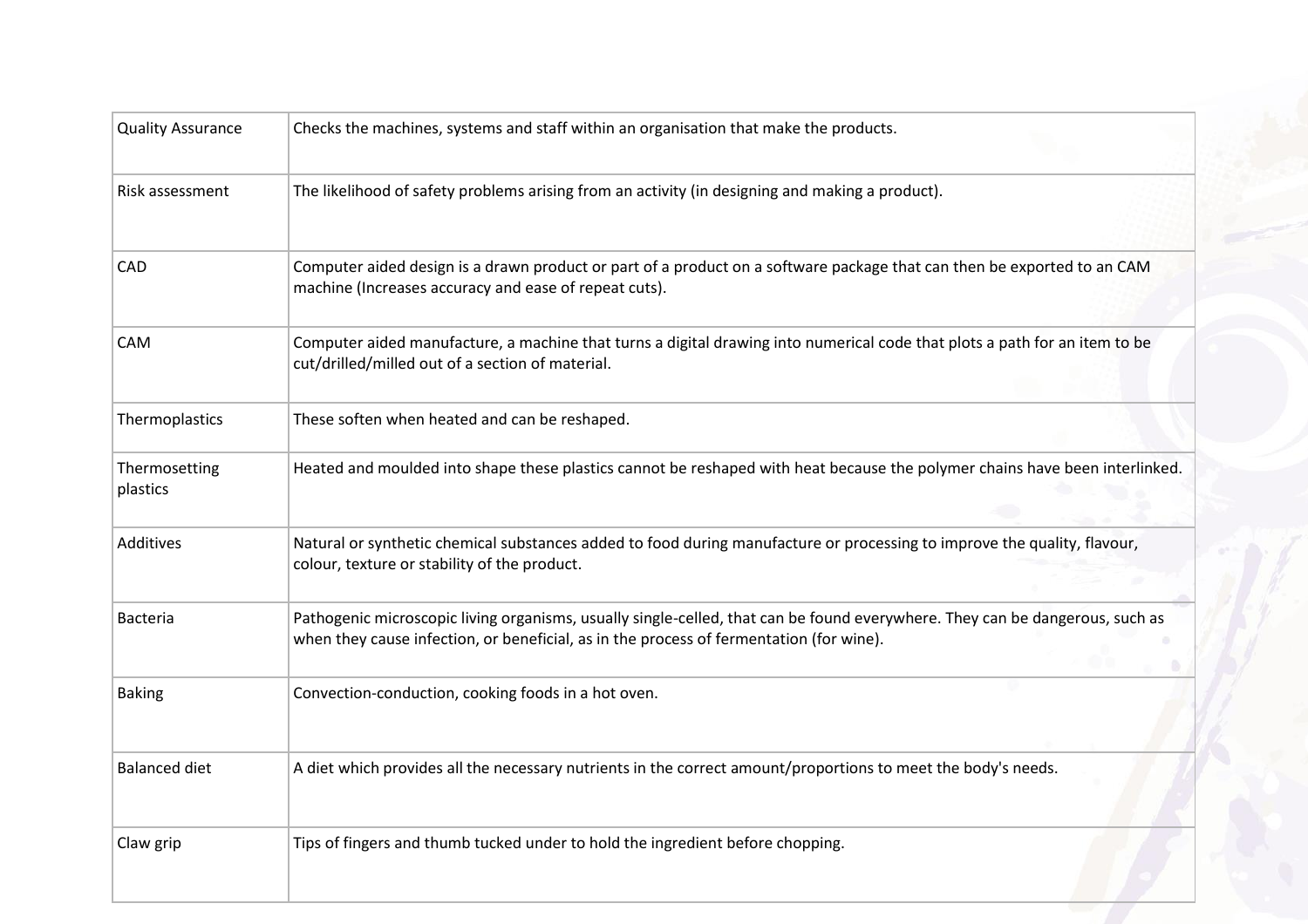| Cook's knife     | A large general purpose knife with a deep blade, used for cutting, chopping, slicing and dicing.                                                                                                                     |  |
|------------------|----------------------------------------------------------------------------------------------------------------------------------------------------------------------------------------------------------------------|--|
| Danger zone      | Range of temperatures between 5°C to 63°C at which bacteria begin to multiply rapidly.                                                                                                                               |  |
| Deficiencies     | A state of lacking or incompleteness. For example, deficiencies in the consumption of certain vitamins can cause health issues.                                                                                      |  |
| Deglazing        | To loosen the browned juices on the bottom of the pan by adding a liquid to the hot pan and stirring while the liquid is boiling.                                                                                    |  |
| 'Eat well guide' | Informs individuals of the variety of food groups required for a healthy balanced diet.                                                                                                                              |  |
| Fairtrade        | A partnership between producers and consumers; selling on Fairtrade terms provides farmers with a better deal and more<br>income. This allows them the opportunity to improve their lives and plan for their future. |  |
| Free range       | A method of farming husbandry where the animals, for at least part of the day, can roam freely outdoors.                                                                                                             |  |
| Global warming   | The heating up of the earth creating a greenhouse effect.                                                                                                                                                            |  |
| Grilling         | Radiation cooking foods under intense heat.                                                                                                                                                                          |  |
| Mix              | To combine two or more ingredients together to become one.                                                                                                                                                           |  |